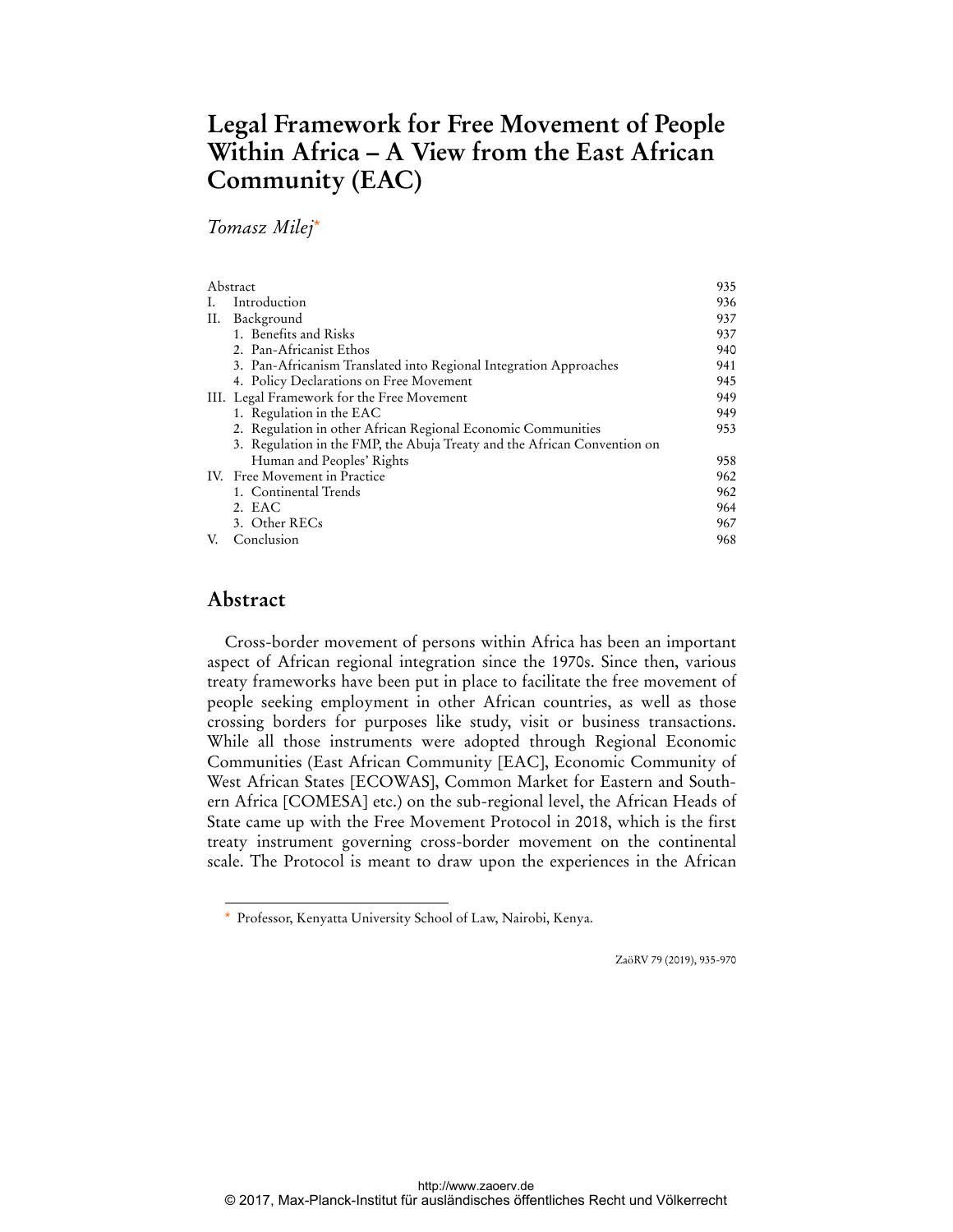936 *Milej*

sub-regions. However, as a matter of practice, the migration policies of African states have been viewing migrants rather as a risk to national security and the local labour market. The present article analyses the regulatory approach taken by the Free Movement Protocol (FMP) against the backdrop of the sub-regional instruments. The focus is not only on the treaty texts, but also on their political and ideological underpinnings as well as the practice of implementation. By comparing the various sub-regional legal frameworks, the article pays particular attention to the experience of the East African Community, regarded as one of the most advanced sub-regional integration regimes.

#### **I. Introduction**

In January 2018, the African Union (AU) Assembly of Heads of State adopted a Protocol to the Treaty Establishing the African Economic Community Relating to Free Movement of Persons, Right of Residence and Right of Establishment (Free Movement Protocol).<sup>1</sup> The first 30 signatures were appended by the African leaders during an Extraordinary Summit on the African Continental Free Trade Area (AfCFTA) held in March 2018 in Kigali.<sup>2</sup> At the time of writing,<sup>3</sup> 32 African states are signatories to the Protocol with some of the continent's major economies, such as South Africa, Nigeria or Egypt missing on the list and only Rwanda having it ratified. The number is lower than the list of AfCFTA Agreement signatories, which stands at 49 with six ratifications.<sup>4</sup>

According to the FMP preamble, the Heads of State and Government recognise the contribution of the African Regional Economic Communities (RECs) – the EAC being one of them – to the progress on the free movement and rights of residence, and express awareness of the challenges the RECs face in this endeavour. Accordingly, the present paper seeks to look into the actual lessons that can be drawn from the regulations on free movement in the RECs. Particular attention will be given to the experience within the EAC, often considered as one of most advanced RECs.<sup>5</sup> The ar-

ZaöRV 79 (2019)

<sup>&</sup>lt;sup>1</sup> Trade Law Centre Resources website on the African Continental Free Trade Area, <https://www.tralac.org>.

<sup>&</sup>lt;sup>2</sup> Trade Law Centre Resources (note 1).

<sup>3</sup> See the Status List available at <https://au.int>.

<sup>4</sup> Trade Law Centre Resources (note 1).

<sup>5</sup> See *J. Thuo Gathii*, African Regional Trade Agreements as Legal Regimes, 2011, 188; *M. M. Kiggundu/T. Walter*, Introduction to the AJOM-GIZ/EAC Special Issue, Africa Journal of Management 1 (2015), 295.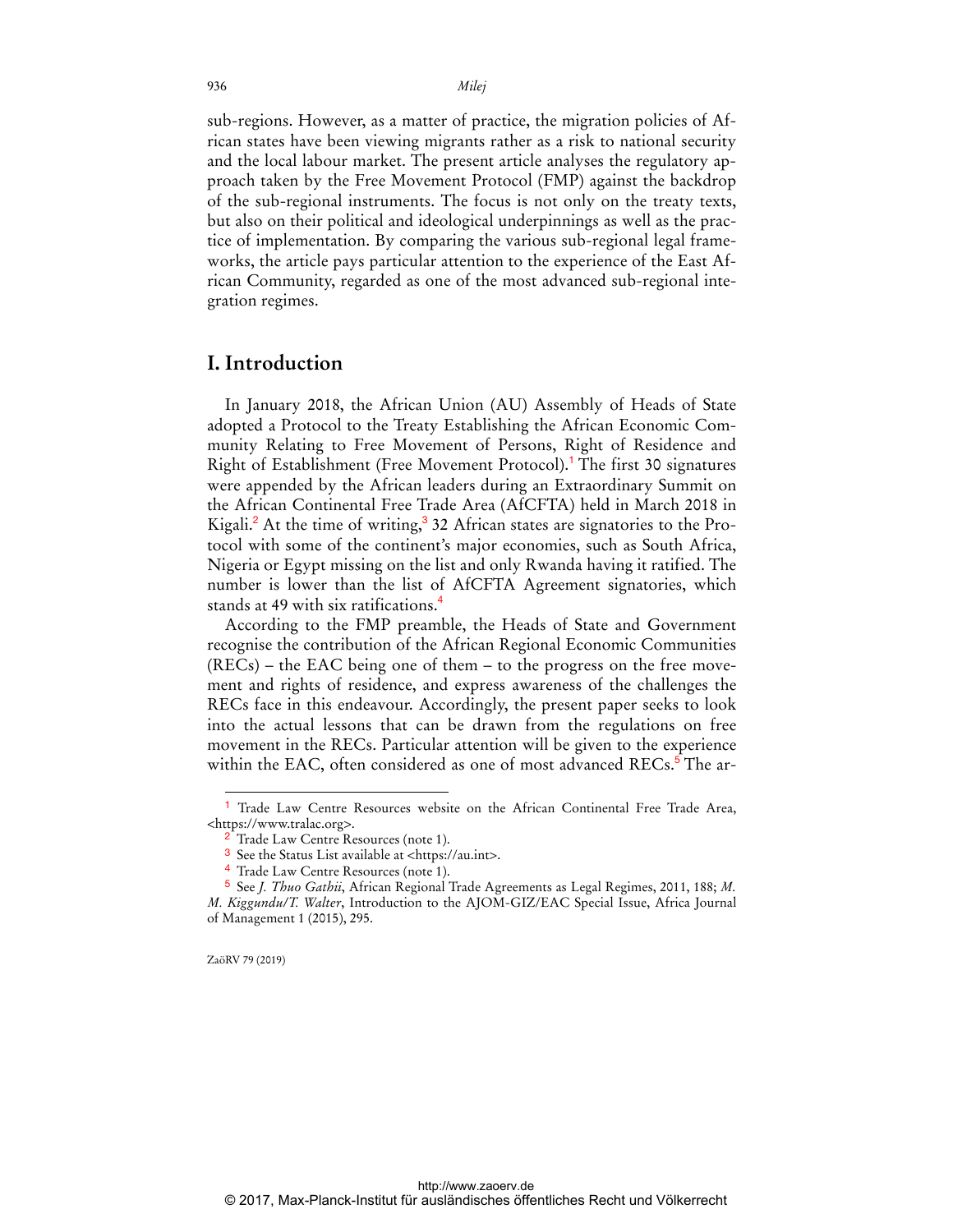ticle proceeds in the following way: Firstly, it briefly summarises the potential benefits and risks of free movement, and explores the ideological underpinnings of the same in Africa and the policy declarations on migration. Secondly, it compares the legal solutions adopted in the FMP with those in place within the EAC, looking also at other RECs. This section focuses in particular on the question, to what extent enforceable individual rights to free movement have been created. And thirdly, the article offers insights into some examples for implementation of the international commitments, the actual political discourse and the resulting actions taken on immigration by various African governments.

# **II. Background**

## **1. Benefits and Risks**

In his classic book on the theory of regional integration, *B. Balassa* looks at the free movement of people as a factor of production (labour). According to *Balassa*, economic integration is a process of abolishing discrimination between economic units belonging to different national states; the integration takes several forms representing its different degrees: a free-trade area, a customs union, a common market, an economic union and complete economic integration.<sup>6</sup> In this model, the free movement of workers is to be achieved as a constituent element of a common market, in which discrimination is removed not only with regard to the movement of commodities (free movement of goods), but also other factors, notably labour and capital. *Balassa* examines the integration efforts based on their positive impact on resource allocation and growth,<sup>7</sup> which he uses as indicators for a potential increase in welfare.<sup>8</sup> He argues that the factor movements in integrated areas are desirable, since the labour mobility would improve efficiency, contribute to exchange of skills and bring about more trade through increased productivity.<sup>9</sup>

Also more studies, most notably the recent one on migration by the United Nations Commission on Trade and Development (UNCTAD), suggest that enhanced migration creates net economic gains and a win-win situation for the economies sending migrants as well as those receiving mi-

 $\overline{a}$ 

<sup>6</sup> *B. Balassa*, The Theory of Economic Integration, 1962, 1.

<sup>7</sup> *B. Balassa* (note 6), 14.

<sup>8</sup> *B. Balassa* (note 6), 13.

<sup>9</sup> *B. Balassa* (note 6), 84.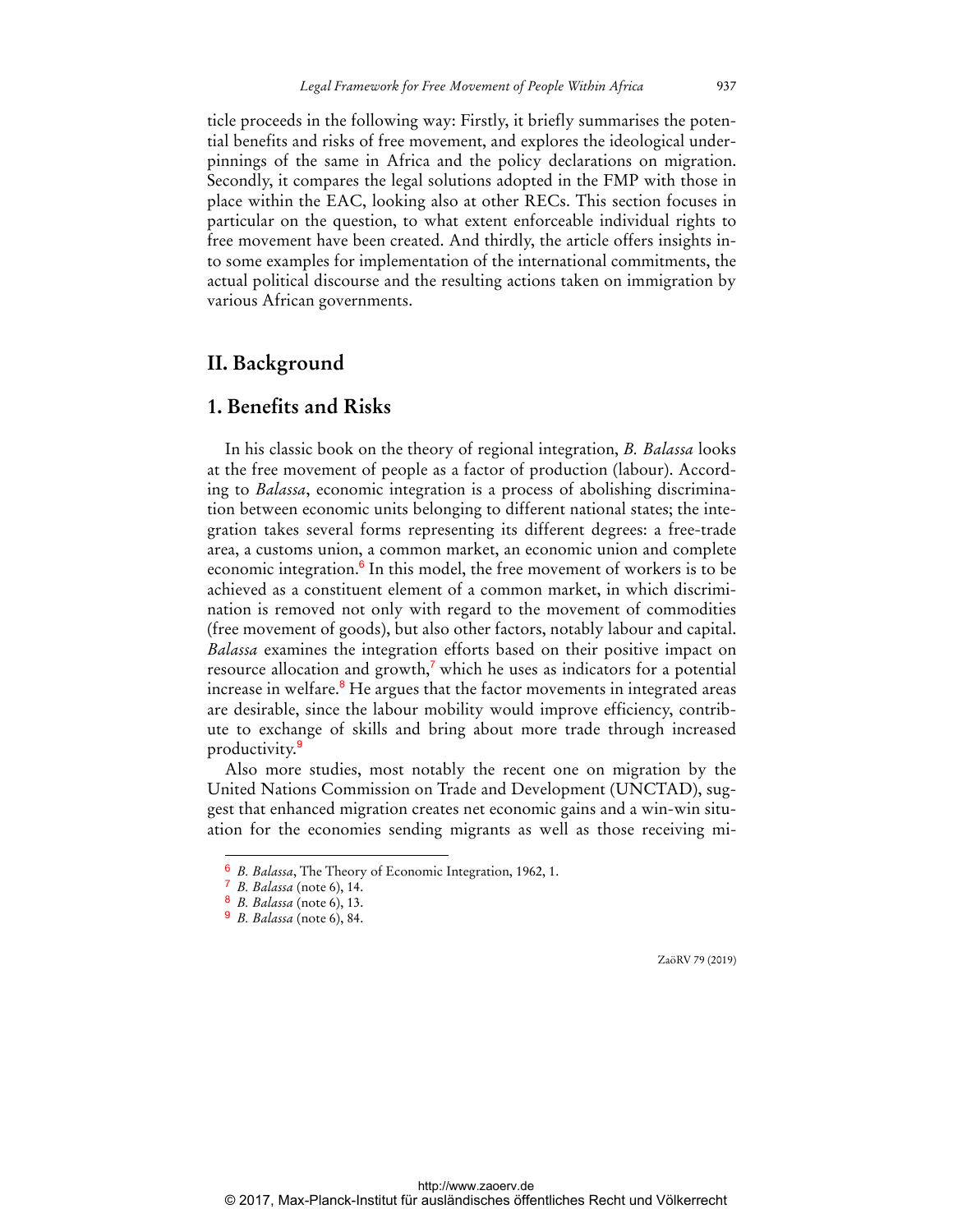grants; it contributes to the GDP-growth and poverty reduction.<sup>10</sup> These gains are triggered by migration of both high-skilled and low-skilled labourers: the receiving economy profits form the transfer of knowledge by the high-skilled migrants, while the low-skilled migrants "fill occupations neglected by citizens, allowing the latter to move to higher-skilled jobs".<sup>11</sup> The sending countries benefit form remittances sent by migrants – both high-skilled and low-skilled – whose contribution to their economies exceeds by far the contributions of Foreign Direct Investment (FDI) and foreign "development aid".<sup>12</sup> It is suggested that the remittances are of particular importance in the low-income sectors of the sending state's economy. They help to create capital in emigrant's household, e.g. making a move to more capital-intensive farming methods possible.<sup>13</sup> In addition, emigration may create a chance for the low-skilled workers to upgrade their skills and acquire new ones; the accumulated skills and knowledge can be transferred to the migrant's country of origin ("social remittances").<sup>14</sup> Therefore, remittances are considered as an important factor of structural change.<sup>15</sup> The regulation of free movement of low-skilled workers seems to be of particular importance, since, as observed in the 2018 UNCTAD report, the migration in Africa takes place predominantly precisely in this domain.<sup>16</sup> Finally, it should not be forgotten that the decision to migrate or even to travel is also an important dimension of individual freedom.

There are of course risks of labour migration. One of these risks is the brain drain: if emigration tends to be skewed towards high-skilled migrants, their home country is likely to suffer loss of skilled labour.<sup>17</sup> Yet, as said, the

ZaöRV 79 (2019)

<sup>10</sup> Economic Development in Africa Report 2018. Migration for Structural Transformation (UNCTAD, 2018); see also *S. Nita*, Regional Free Movement of People: The Case of African Regional Economic Communities, Regions & Cohesion 3 (2013), 10 et seq.

 $11$  UNCTAD (note 10), 29.

<sup>12</sup> According to the 2018 UNCTAD study, remittances constituted 51 % of all private capital flows into Africa. See specifically for Ghana *V. Dodoo/W. Donkoh*, Nationality and the Pan-African State, in: T. Falola/K. Essien (eds.), Pan-Africanism, and the Politics of African Citizenship and Identity, 2014, 158; for Kenya *Y. Basnett*, Labour Mobility in East Africa: An Analysis of the East African Community's Common Market and the Free Movement of Workers, Development Policy Review 32 (2013), 134.

<sup>&</sup>lt;sup>13</sup> By leaving his household, the emigrant also reduces the number of persons available in it as labourers. See UNCTAD (note 10), 140; also *Y. Basnett* (note 12), 133 with further references.

<sup>14</sup> UNCTAD (note 10), 140.

 $15$  UNCTAD (note 10), 143.<br> $16$  INCTAD (note 10) 84

<sup>&</sup>lt;sup>16</sup> UNCTAD (note 10), 84.<br><sup>17</sup> UNCTAD (note 10), 30.

UNCTAD (note 10), 30. The report's observation that the states losing high-skilled labour will be more likely to invest in education is a poor consolation. States losing high-skilled labour would normally struggle to mobilise resources for education only to see the graduates who have been educated using those limited resources leaving the country. Therefore, the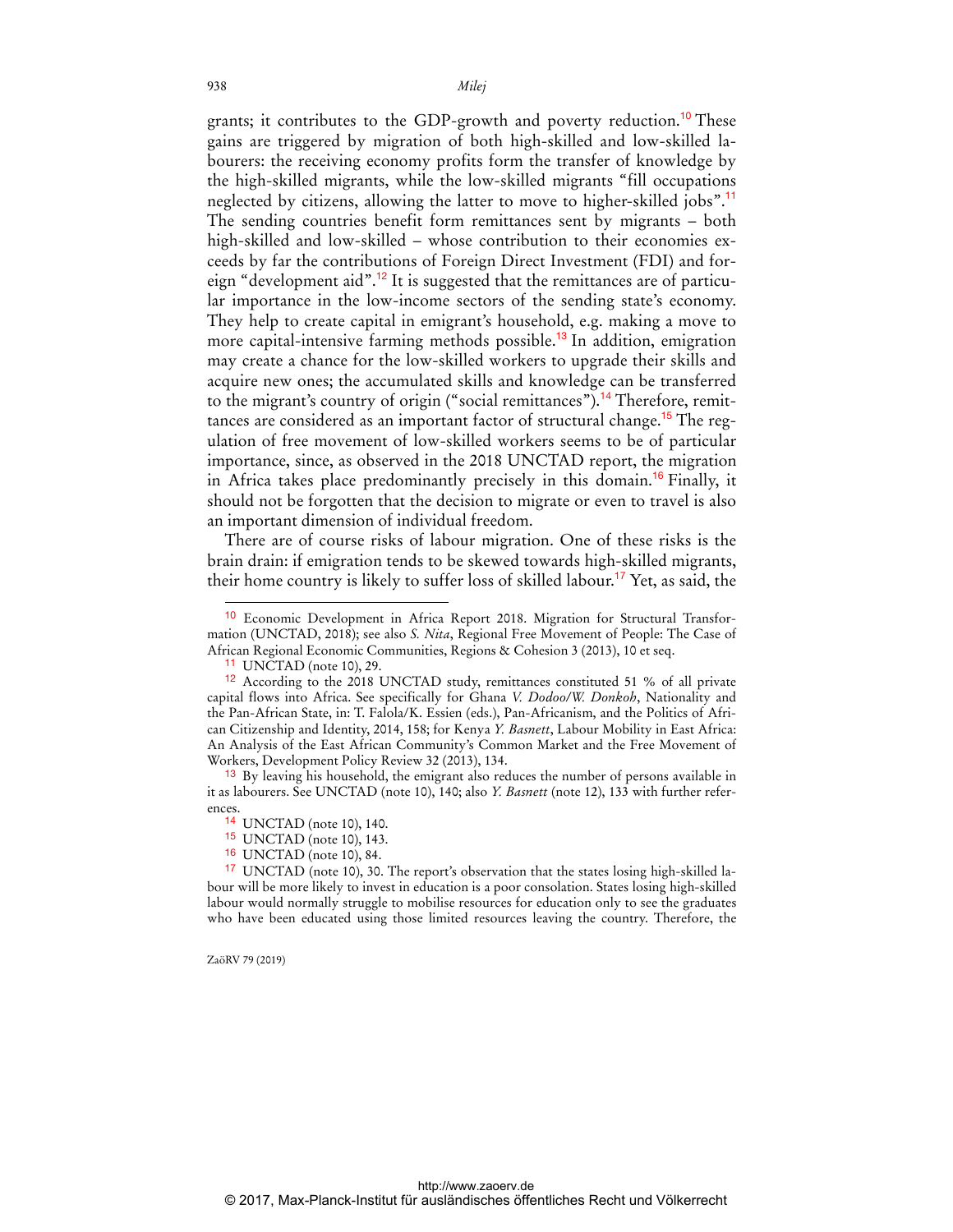intra-African migration actually does not have that bias. Moreover, there is even some evidence that the facilitation of migration between Kenya and Rwanda for example, eventually boosted trade and investment and contributed to the creation of jobs both for Rwandans and Kenyans.<sup>18</sup> Secondly, migration is portrayed as a real, perceived, created, or exaggerated security threat and invoked by the governments to justify crackdowns on migrants.<sup>19</sup> No link has however been established between the presence of migrants and increased risk of conflicts; even though empirical research suggests such a likelihood due to "large numbers of refugees", this probability is still very low and it depends on many variables.<sup>20</sup> Thirdly, some economists have highlighted the detrimental effects of low-skilled migrants on the low-skilled workers in the host country.<sup>21</sup> And fourthly, some risks, such as e.g. human trafficking, concern the migrants themselves. The low-skilled workers are especially vulnerable as they are likely to work in an informal economy sector, where protection through the labour laws is very limited. This is a legitimate concern considering that the size of the informal sector is huge, amounting e.g. to 90 % of the total workforce in Tanzania, 82 % in Kenya and 72 % in Rwanda.<sup>22</sup>

The history of European integration is a classic example of capitalising on the benefits of free movement of labour. *Balassa's* script on regional integration was generally followed: a common market was established and common economic policies were introduced followed by a monetary union. Europe went even further and delinked the free movement of people from their economic activity in 1992, thereby progressing towards a political union. *Balassa's* script also laid groundwork for the regional integration in Africa. The Treaty Establishing the African Economic Community (AEC) signed 1991 in Abuja, often referred to as Abuja Treaty and the 1999 Treaty

20 *B. E. Whitaker*, Migration within Africa and Beyond, African Studies Review 60 (2017), 213.

 $\overline{a}$ 

South African government, e.g., prohibited the recruitment of foreign health-care professionals from developing countries, including from SADC partner States (UNCTAD [note 10], 82). Yet on the other hand, South Africa still pursues policies to attract high-skilled workers in other areas (UNCTAD [note 10], 79).

<sup>&</sup>lt;sup>18</sup> UNCTAD (note 10), 80. The UNCTAD study suggests a general "pro-trade effect" of migration (UNCTAD [note 10], 109).

<sup>19</sup> See further below, Sections IV. 2. and 3.

<sup>21</sup> *S. Nita* (note 10), 12.

<sup>22</sup> *J. Masabo*, Harmonisation of Labour Laws in the East African Community: An Assessment of Progress and Prospects, in: J. Döveling/H. I. Majamba/R. Frimpong Oppong/U. Wanitzek (eds.), Harmonisation of Laws in the East African Community, 2018, 192 et seq.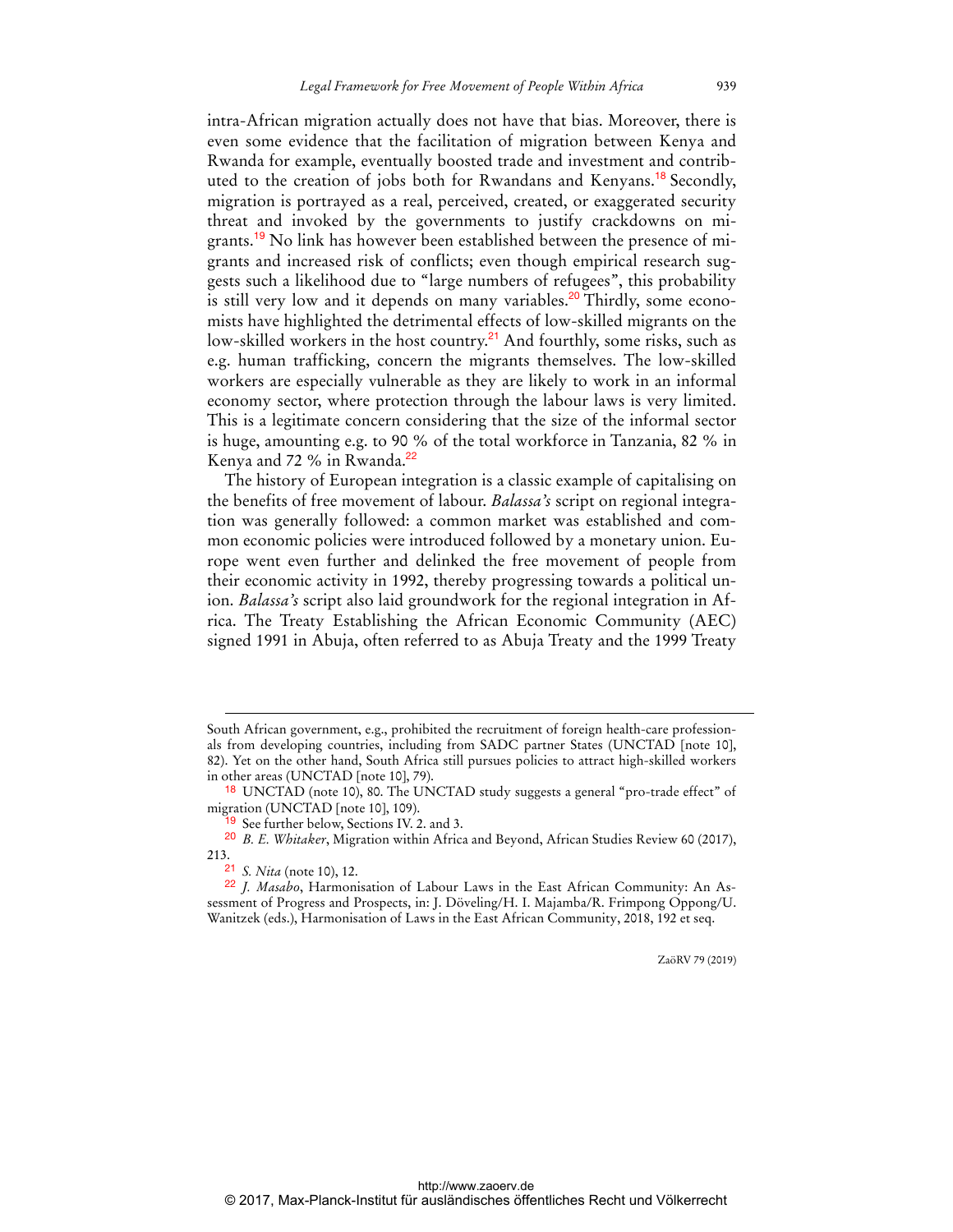940 *Milej*

for the Establishment of the East African Community provide for some versions of this script as obligatory steps of integration to be followed.<sup>23</sup>

However, *Balassa's* script, in addressing economists, does not say *how* the various integration steps are to be achieved and implemented. And the major difference between the regional integration in Africa and in Europe is not the integration script itself, but the methods of its implementation.<sup>24</sup> As will be demonstrated, the usefulness of decision-making mechanisms devised to achieve the free movement in Africa, have been quite limited.

# **2. Pan-Africanist Ethos**

The free movement can or could be driven not only by the economic benefits, but also by the ideology of Pan-Africanism, an "enduring dedication" which is affirmed in the FMP preamble.<sup>25</sup> Although Africa was never a homogeneous territory historically, the Pan-Africanism emerged as an idea of "common struggle"<sup>26</sup> for liberation from white oppression; it was carved by African intellectuals in the diaspora and born out of a common traumatic experiences of slavery and subjugation by whites and the yearning for freedom and dignity by Africans.<sup>27</sup> But Pan-Africanism also had its "territorial turn"; $^{28}$  the reality of a partitioned continent by the European colonialists made the independence of the individual territories a paramount objective of the Pan-Africanists, without which an African unity, even if considered to be of crucial importance, could not be accomplished.<sup>29</sup> There

ZaöRV 79 (2019)

 $\ddot{ }$ 

<sup>23</sup> See Art. 2 of the EAC-Treaty (as read together with the preamble) and Art. 6 (1) of the AEC-Treaty (Abuja Treaty) respectively.

<sup>24</sup> See *T. Milej*, Legal Harmonisation in Regional Economic Communities – The Case of the European Union, in: J. Döveling/H. I. Majamba/R. Frimpong Oppong/U. Wanitzek (eds.), 139.

 $^{25}$  See also the preamble of the 2000 Constitutive Act of the African Union.

<sup>26</sup> *V. Dodoo/W. Donkoh* (note 12), 155. A comprehensive and quite recent overview over the history of the Pan-Africanist movement is offered by *H. Adi*, Pan-Africanism. A History, 2018.

<sup>27</sup> *M. N. Amutabi*, Nationalism in Africa: Concepts, Types and Phases, in: S. Ojo Oloruntoba/T. Falola (eds.), The Palgrave Handbook of African Politics, Governance and Development, 2018, 188, 192 et seq., 196 et seq. ("a collective nationalist appeal against foreigners"); *V. Dodoo/W. Donkoh* (note 12), 151; *S. Ogungbemi*, The Spirit of Pan-Africanism and Nationalist Consciousness: The Way Forward in the 21st Century, in: T. Falola/K. Essien (note 12), 202 and 205.

<sup>28</sup> *S. Ogungbemi* (note 27), 208 with further references.

<sup>29</sup> *V. Dodoo/W. Donkoh* (note 12), 152; *S. Ogungbemi* (note 27), 208.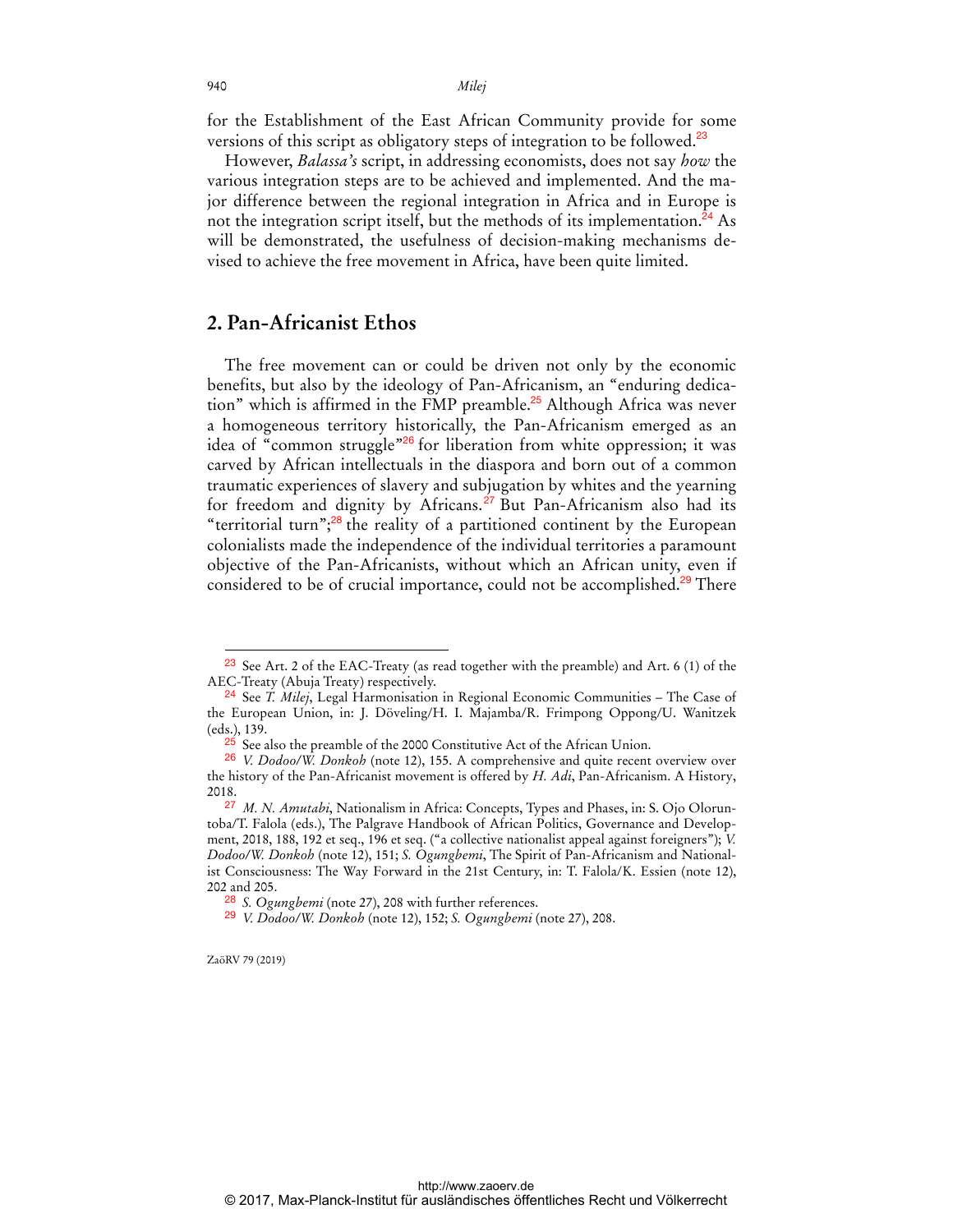were already differing views on how to go about achieving Pan-Africanism, even before African states got independent.<sup>30</sup>

An interesting question, explored in detail further below, is why Pan-Africanism, having proven itself as a powerful vehicle for liberation, is not equally powerful when it comes to bringing about free movement of Africans across borders. While deliberating on why the achievement of African unity remains elusive, African authors cite a number of factors, many of them focusing on the African leaders: mutual mistrust, a loyalty conflict between the Pan-African commitment and the well-being of their own people, but also simply lack of willingness to give up the position within one's own country and persistence of dictatorial rulers in some of the African states; other reasons include ideological divisions, particularly visible during the cold war, and entrenched foreign interests, which include support for dictators.<sup>31</sup> *M. N. Amutabi* speaks of different competing types nationalisms: local nationalism, regional nationalism, nation-state nationalism, continental African nationalism, Black nationalism and Pan-Africanism <sup>32</sup> (which includes the African diaspora), which resulted in tensions in which even the leading protagonists of Pan-Africanism were caught up.<sup>33</sup> But notwithstanding, it is a fact that the idea of Pan-Africanism inspires and keeps alive various projects for African integration since decolonisation, most notably the Organisation of African Unity (OAU) and the African Union.<sup>34</sup>

# **3. Pan-Africanism Translated into Regional Integration Approaches**

Seeing that the international regulations on free movement are embedded in broader regional integration schemes (modelled after *Balassa's* script), the progress on free movement is intrinsically linked to the implementation of those schemes. And as much as Pan-Africanism provides a strong incentive for Africa to integrate, the aforementioned tensions within Pan-Africanism have affected the way the regional integration has been approached. *E. Haas*

 $\overline{a}$ 

<sup>30</sup> *S. Ogungbemi* (note 27), 208; *G. N. Uzoigwe*, Pan-Africanism in World Politics: The Geopolitics of the Pan-African Movement, 1900-2000, in: T. Falola/K. Essien (note 12), 228.

<sup>31</sup> *M. N. Amutabi* (note 27), 199; *V. Dodoo/W. Donkoh* (note 12), 159 and 161; *G. N. Uzoigwe* (note 30), 230 et seq.

*M. N. Amutabi* (note 27), 188.

<sup>33</sup> *H. Adi* (note 26), 149 et seq.; *M. N. Amutabi* (note 27), 199; *G. N. Uzoigwe* (note 30), 230.

<sup>34</sup> See *V. Dodoo/W. Donkoh* (note 12), 156 et seq.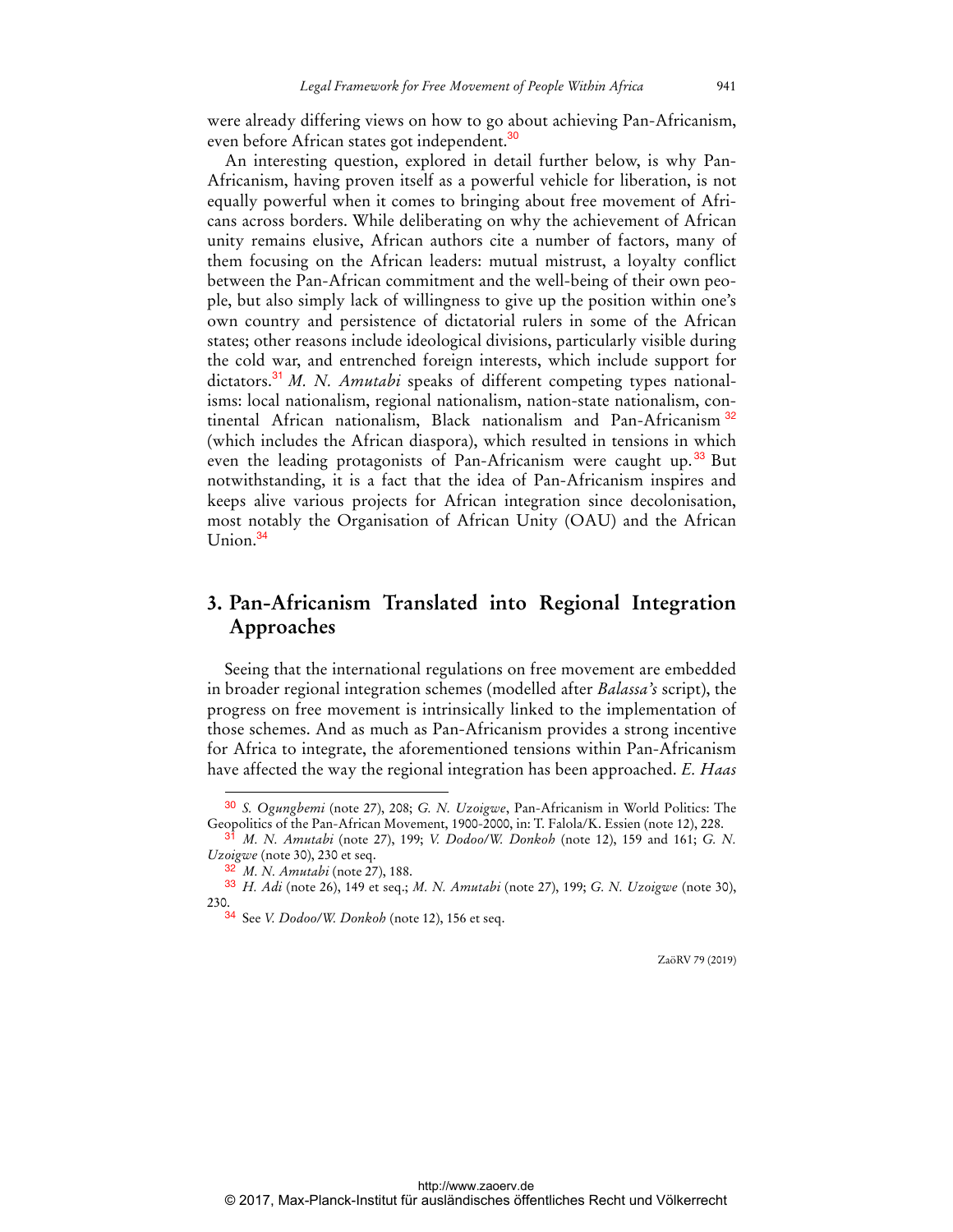famously identified three major approaches to decision-making within an integration project: the "minimum common denominator" approach, typical for classic diplomatic negotiations, in which "equal bargaining partners gradually reduce their antagonistic demands by exchanging concessions of roughly equal value";<sup>35</sup> the "splitting the difference" approach, where the bargaining parties use mediatory services of a secretary-general or an expert gremium;<sup>36</sup> and finally the "upgrading the common interest" method, which is aligned to procedures "typical of a political community with its full legislative and judicial jurisdictions, lacking in international relations" and described by *Haas* as "supranational".<sup>37</sup> It relies on an institutionalised mediator with autonomous powers combining intergovernmental negotiations with the participation of experts, interests groups, and parliamentary representation.<sup>38</sup> It further has a tendency to produce "spill-over" effects; the initial tasks conferred upon the institutionalised mediator are expended, since the mediator cannot complete them without being conferred further powers.<sup>39</sup> Nonetheless, *Haas* links the greatest amount of integration, even if not necessary consisting in the "upgrading of common interest", to what he calls parliamentary diplomacy, which is based on a framework for crossborder public debates governed by rules for its conduct, conclusion and formal resolution arrived at by majority vote.<sup>40</sup> The efficiency of this method lies in the fact that it does not involve only appointed government agents, but a variety of other actors (e.g. parliaments, professional organisations, civic groups etc.); it "opens up areas of manoeuvre which are foreclosed in negotiations exclusively conducted by carefully instructed single agents of foreign ministries".<sup>41</sup> The two latter models are in line with a more recent, liberal conception of international relations put forward by *Anne-*Marie Slaughter.<sup>42</sup> According to this conception, international law should aim at "encouraging and strengthening the formation and development of transnational society" through "disaggregation of sovereignty" and involvement in the creation of the society of various centers of political authority – for example, the national parliaments, the courts, and the adminis-

42 *A.-M. Slaughter*, International Law in a World of Liberal States, EJIL 6 (1995), 503 et seq.

ZaöRV 79 (2019)

<sup>35</sup> *E. B. Haas*, International Integration: The European and Universal Process, International Organisation 15 (1961), 366 (367).

<sup>36</sup> *E. B. Haas* (note 35).

<sup>37</sup> *E. B. Haas* (note 35), 368.

<sup>38</sup> *E. B. Haas* (note 35).

<sup>39</sup> *E. B. Haas* (note 35).

<sup>40</sup> *E. B. Haas* (note 35).

<sup>41</sup> *E. B. Haas* (note 35).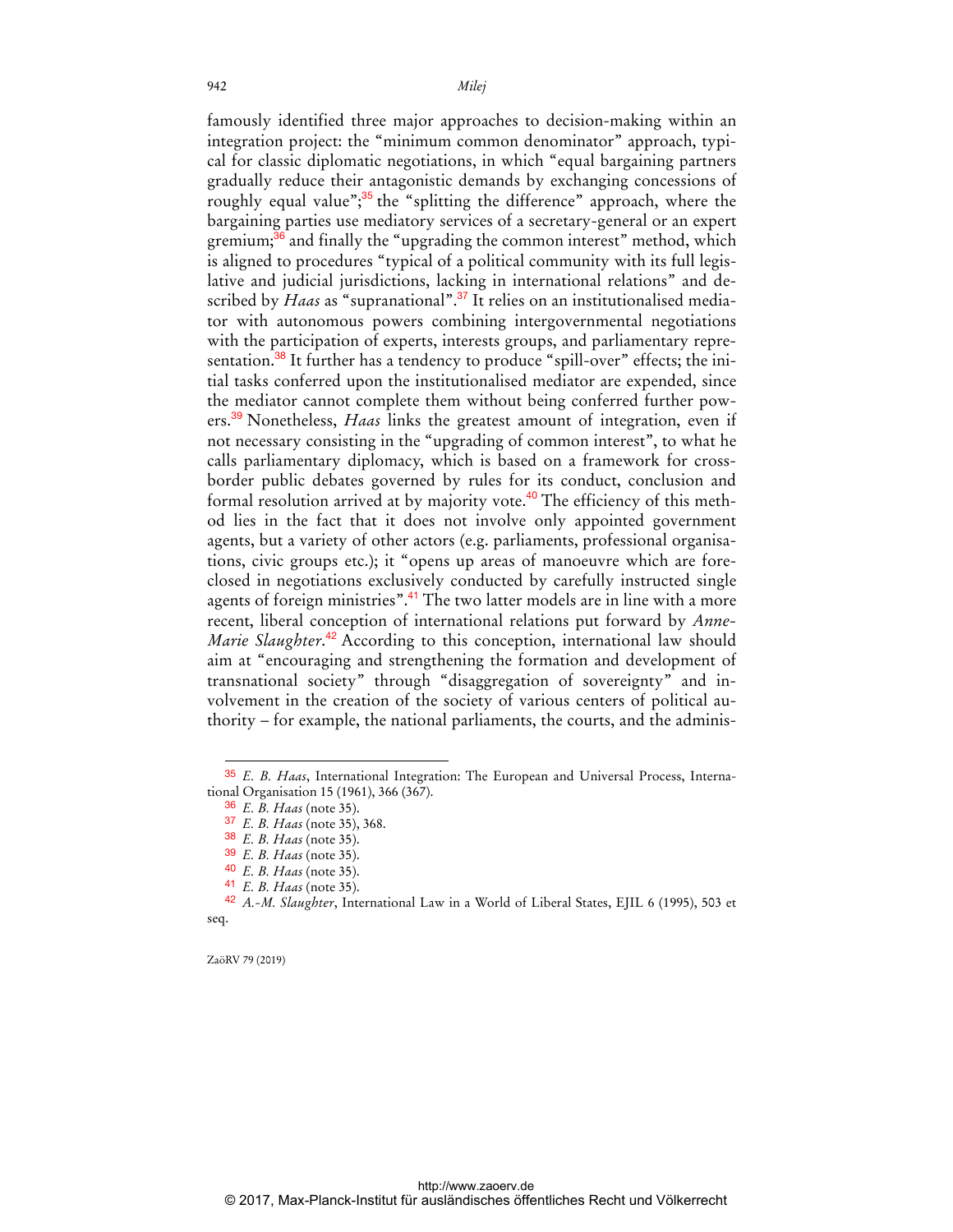trators. A regional integration community relying on such a "transnational society" would ensure a more effective representation of social actors,<sup>43</sup> compared to a regional community driven solely by intergovernmental cooperation. However, the "transnational society" will generate a pull towards integration only if the government allows for a certain degree of pluralism and democracy, which will in turn allow for the across-border cooperation of social groups and actors with converging interests to develop and articulate their agendas and put pressure on the governments and institutions.<sup>44</sup>

Even though the "common interest" of African states lies in the enhancement of free movement, $45$  the decision-making mechanisms in the African RECs – unlike in the European Union (EU) – rarely go beyond the minimum common denominator approach and are owned by the executive branch of the government. As section III of the present paper demonstrates, it is this approach that has been used to regulate on the free movement of people in Africa. In the EAC, liberalism and parliamentary diplomacy might be embraced on the level of declarations of principles (democracy, people-centeredness, subsidiarity), $46$  but not in the actual procedural rules and practice. As has been argued elsewhere, $47 \text{ law-making}$  in the EAC is limited to deals between national bureaucracies; the recourse to supranational legislation is minimal, each Head of State can veto a piece of legislation passed by the regional parliamentary body<sup>48</sup> and the Protocols – treaties negotiated by representatives of the executive branch of the national government – remain the major instrument of the integration agenda.<sup>49</sup>

It is important to note that the persistent use of the minimum common denominator approach to the African regional integration in general and the free movement in particular can be traced back to a split in the Pan-African movement. Originally, free movement as such has not been on the Pan-Africanist agenda. But the visions that were discussed prior to independence went further than ensuring cross-border movement of people. For example, the West African National Secretariat established in 1945 in London envisaged "building of African National Unity",<sup>50</sup> while the Pan-African confer-

 $\overline{a}$ 

<sup>43</sup> *A.-M. Slaughter* (note 42), 522 et seq.

<sup>44</sup> The point is also made by *E. B. Haas* (note 35), 374.

<sup>45</sup> This is at least what the policy declarations referred to in the following section attest.

<sup>46</sup> See Arts. 6 (d) and 7 (2) of the EAC-Treaty.

<sup>47</sup> *T. Milej*, What Is Wrong about Supranational Laws? The Sources of East African Community Law in Light of the EU's Experience, HJIL 75 (2015), 579 (609).

<sup>&</sup>lt;sup>48</sup> See Art. 63 of the EAC-Treaty.

<sup>49</sup> It is a situation of implementation of one piece of primary law (the EAC-Treaty) by another piece of primary law (a Protocol), *T. Milej* (note 47), 583.

<sup>50</sup> *H. Adi* (note 26), 129.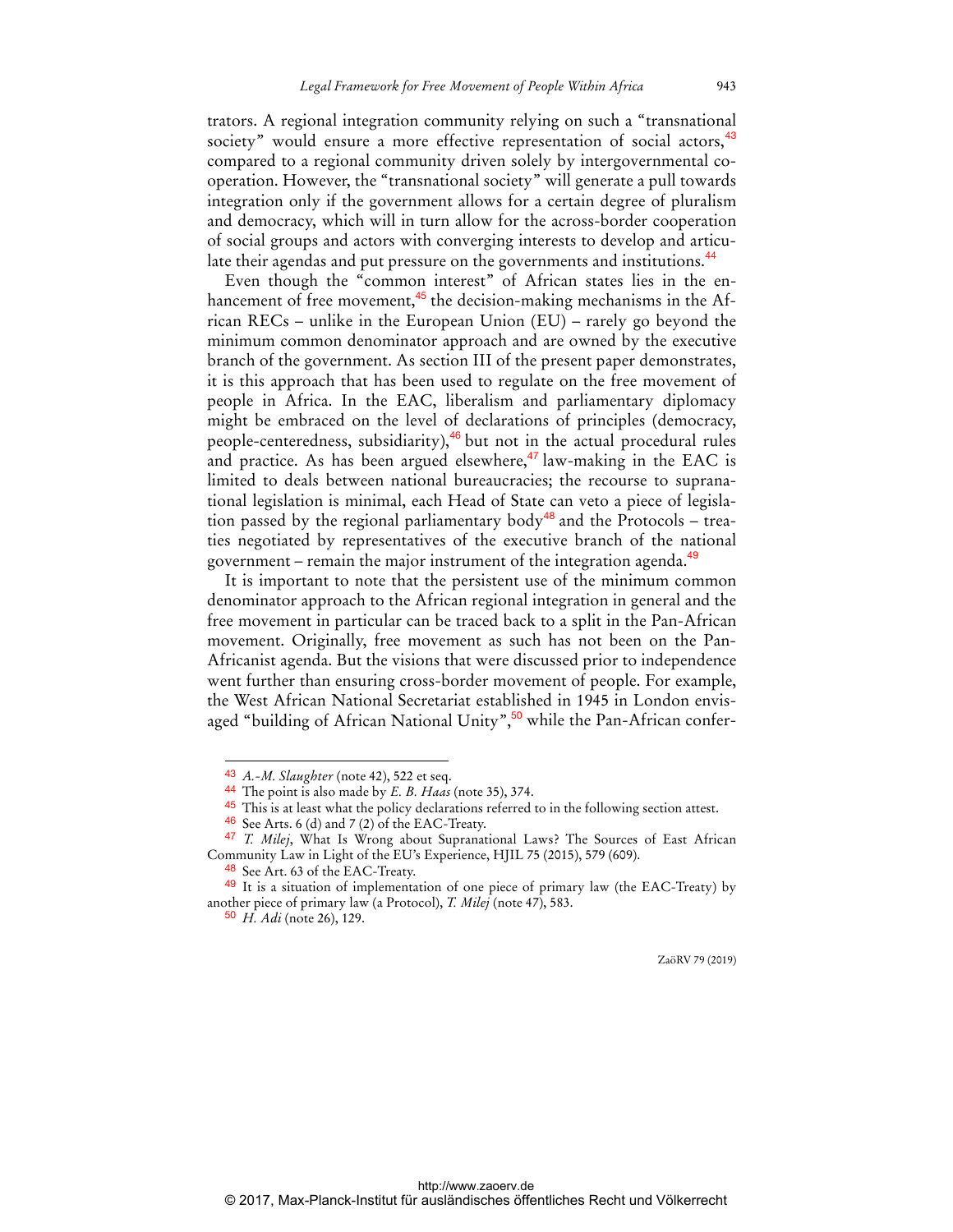ence held in Kumasi in 1953 was convened with a view of establishing a "strong and truly federal State".<sup>51</sup> But the enthusiasm for a common African state faded as the divisions within the Pan-African movement set in. The All-African People's Conference held in Accra in 1958 spoke of creating a "United States of Africa" or a "Pan-African Commonwealth of Free States". The split within the Pan-African movement was sealed in 1961 with two conferences: one held in Casablanca and another one in Monrovia. A group of States led by Ghanaian president and the dedicated Pan-Africanist *Kwame Nkrumah* met for the Casablanca conference, forming an informal group of states commonly referred to as Casablanca group, which was advocating for a political unity and federation of all African States.<sup>52</sup> *Nkrumah* himself was stressing the need to "surrender of our sovereignty, in whole or in part, in the wider interest of African unity".<sup>53</sup> This program was followed by action: an ultimately short lived Union of African States comprising Ghana, Guinea and Mali was created as a pilot scheme for the future continental unity.<sup>54</sup> But the bid for a federation and *Nkrumah's* leadership met opposition from the larger Monrovia group led by Nigeria. The Monrovia conference resolved that Pan-Africanism was not about a political integration, but a unity of aspirations.55 With regard to *Nkrumah*, the conference rejected political leadership and opted for gradual economic integration guided by the principle of non-interference;<sup>56</sup> this principle eventually became bedrock for the Organisation of African Unity. The basis for integration by minimum common denominator was thus set. In his concession, *Nkrumah* warned that the rejection of political unity would lead to pursuit of self-interest by African leaders.<sup>57</sup>

It is evident that *Nkrumah's* call for the political unity was closer to the "upgrading of common interest" approach to integration advanced by *Haas*, compared to the approach eventually adopted in Africa. *Nkrumah* also floated the idea of a common market, discussed as early as 1960, during the Second All African People's Conference in Tunis.<sup>58</sup> Characteristic for this *Nkrumahnian* common market concept were three elements. First, *Nkrumah* did not really discuss the free movement of people as the com-

ZaöRV 79 (2019)

<sup>51</sup> *H. Adi* (note 26), 136.

<sup>52</sup> *V. Dodoo/W. Donkoh* (note 12), 152.

<sup>53</sup> *K. Nkrumah*, Africa Must Unite, 1963, 149.

<sup>54</sup> *K. Nkrumah* (note 53), 142; *H. Adi* (note 26), 150.

<sup>55</sup> *H. Adi* (note 26), 151.

<sup>56</sup> *H. Adi* (note 26); see also *K. Nkrumah* (note 53), 156 and *V. Dodoo/W. Donkoh* (note 12), 152.

<sup>57</sup> *K. Nkrumah* (note 53), 147 and 158.

<sup>58</sup> *H. Adi* (note 26), 146.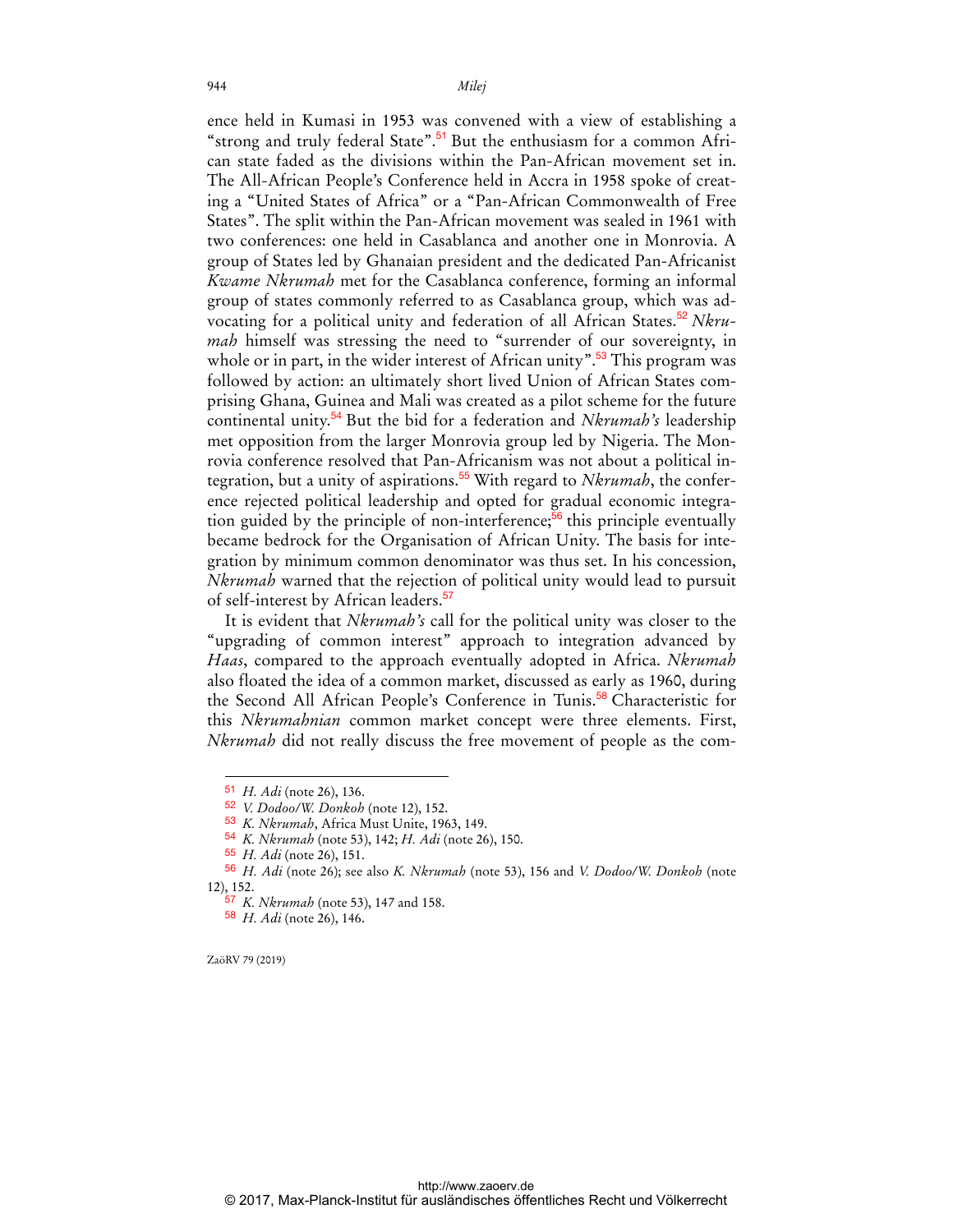mon market's constituent element, seeing that free movement would be difficult to achieve in the early sixties due to weak infrastructure inherited from colonialists. Rather, the common market itself was meant to overcome the colonial structure of communication with "all forms of communication pointed outwards".<sup>59</sup> Second, the African common market would serve as an alternative to the linking of some selected African economies to the European common market emerging at that time. $60$  And finally, the concept was not based on private sector initiatives; it was a rather statist (developmentalist) agenda of a common selling policy geared towards more trade revenues, common economic planning and top-down deployment of resources. $61$  Ironically, the last point is perhaps the most lasting legacy of *Nkrumah's* pan-Africanist thought. Traces of it are still evident in the current thinking about free movement of people, despite the many treaty stipulations providing for more liberal, private-sector-driven projects. As will be discussed, the states are reluctant to relinquish their control of the movement of people, since they regard this as an economic instrument of allocation of resources (in form of labour and skills) rather than as an individual freedom.

#### **4. Policy Declarations on Free Movement**

Various policy agendas on the global, regional (African) and sub-regional (African RECs) levels acknowledge the benefits of "safe, orderly and regular migration",<sup>62</sup> as the 2030 Agenda for Sustainable Development terms is. At the global level, the said agenda recognises "the positive contribution of migrants for inclusive growth and sustainable development".<sup>63</sup> However, when it comes to action plans, the approach to opening of borders is rather cautious, to say the least. Accordingly, the Sustainable Development Goal (SDG) 8 concerns the working environment of migrant workers (target 8.8), while the SDG 10 aims at facilitation of "orderly, safe, regular and responsible migration and mobility of people, including through the implementation of planned and well-managed migration policies" (target 10.7). In addition, target 10.c sets the year 2030 as the deadline for reducing "to less than 3 per

 $\overline{a}$ 

<sup>59</sup> *K. Nkrumah* (note 53), 154.

<sup>60</sup> *K. Nkrumah* (note 53), 143.

<sup>61</sup> *K. Nkrumah* (note 53), 163 et seq.

 $62$  Resolution adopted by the General Assembly on 25.9.2015, UN Doc. A/70/L.1, Transforming Our World: the 2030 Agenda for Sustainable Development, para. 29.

<sup>63</sup> UN Doc. A/70/L.1 (note 62).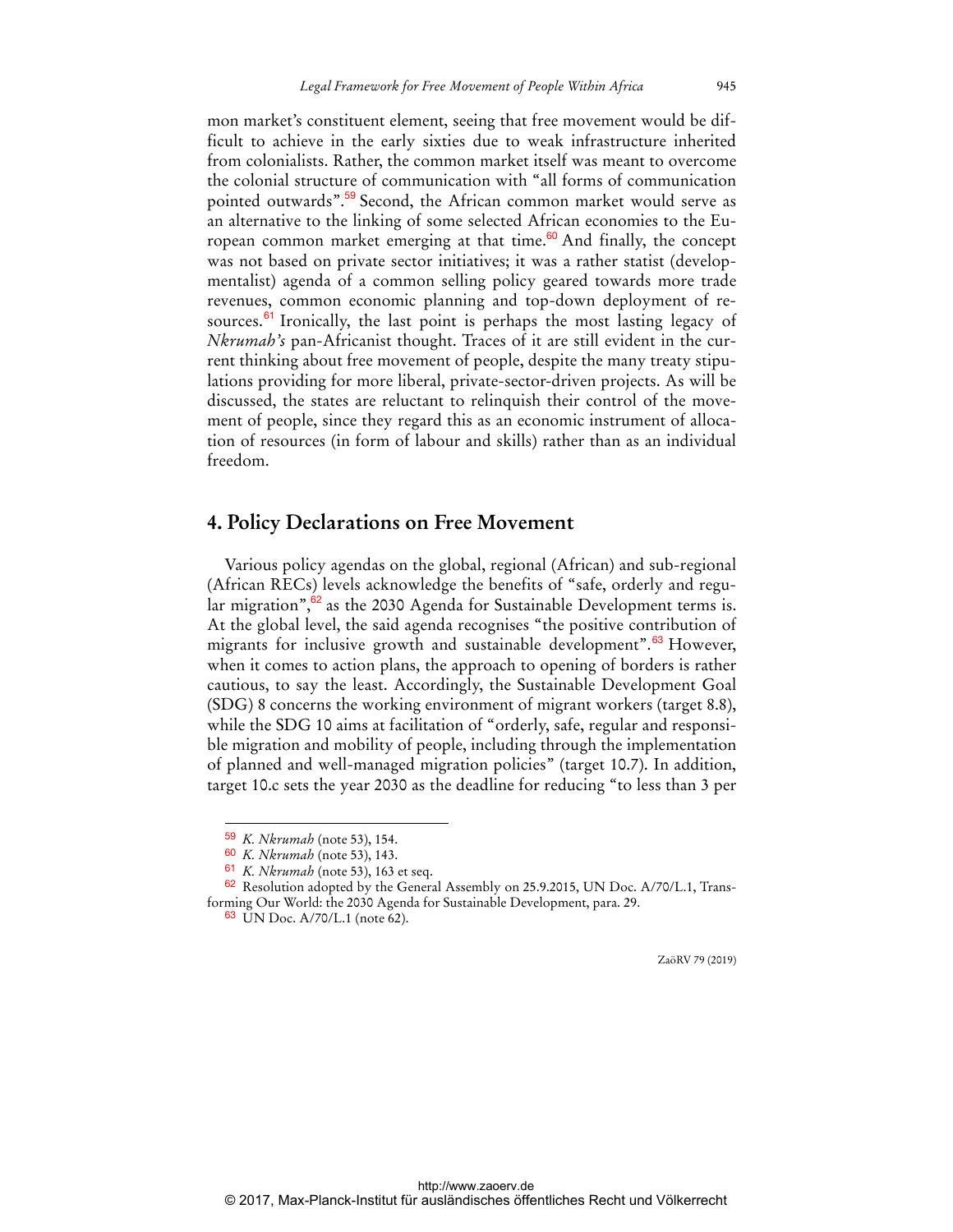cent the transaction costs of migrant remittances and eliminate remittance corridors with costs higher than 5 per cent". The commitment to "cheaper, faster and safer" migrant remittances is reaffirmed in the New York Declaration for Refugees and Migrants, $64$  while the "facilitation" of migration is put in the context of "national legislation"<sup>65</sup> and each State's right "to determine whom to admit to its territory, subject to that State's international obligations".66 One can hardly discern a call to open borders to free movement of people and labour from these formulations. The Global Compact on Migration<sup>67</sup> which emanated from the New York declaration makes a significant contribution to the global discourse on migration, moving it away from securitised vocabulary, $68$  and seeing it also e.g. as a resource for development.<sup>69</sup> But by reaffirming the states' sovereign right to admit aliens,<sup>70</sup> the Global Compact on Migration stops short of advancing an open door policy. Moreover, even if it sets important standards for safe and orderly migration, $^{71}$  those standards are not legally binding.<sup>72</sup>

The policy documents on movement of persons and labour within the African continent are different.<sup>73</sup> Already the 1980 OAU Lagos Plan of Action recognised explicitly a need for cross-border movement of labour, even if with some caution; African Heads of State envisaged an "adoption of employment policies that permit free movement of labour within sub-regions, thus facilitating employment of surplus trained manpower of one country in other Member States lacking in that requisite skill".<sup>74</sup> This objective was translated into legal commitments in the 1991 Abuja Treaty discussed further below. Much more ambitious is the current AU policy framework "Agenda 2063. The Africa we want". As one of its aspirations, it proclaims an "integrated continent, politically united based on the ideals of Pan Afri-

ZaöRV 79 (2019)

<sup>64</sup> UN Doc. A/70/L.1 (note 62), para. 46.

<sup>65</sup> UN Doc. A/70/L.1 (note 62), para. 41.

<sup>66</sup> UN Doc. A/70/L.1 (note 62), para. 42.

<sup>67</sup> Resolution adopted by the General Assembly on 19.12.2018, UN Doc. A/73/L.66, Global Compact for Safe, Orderly and Regular Migration.

<sup>68</sup> On the securitised discourse on migration, see further below, sections IV. 2. and 3.

<sup>69</sup> Global Compact (note 67), para. 8 (our vision and guiding principles).

<sup>70</sup> Global Compact (note 67), para. 15 (c).

<sup>71</sup> The compact sets out 23 objectives for safe and orderly migration, which are broken down to more concrete commitments (Global Compact [note 67], paras. 16 et seq.).

<sup>72</sup> Global Compact (note 67), para. 7.

<sup>73</sup> For a comprehensive overview see *O. A. Maunganidze*, Freedom of Movement. Unlocking Africa's Development Potential, 2017, 3 et seq.

<sup>74</sup> Lagos Plan of Action for the Economic Development of Africa, 1980-2000, OAU Conference Document, para. 111.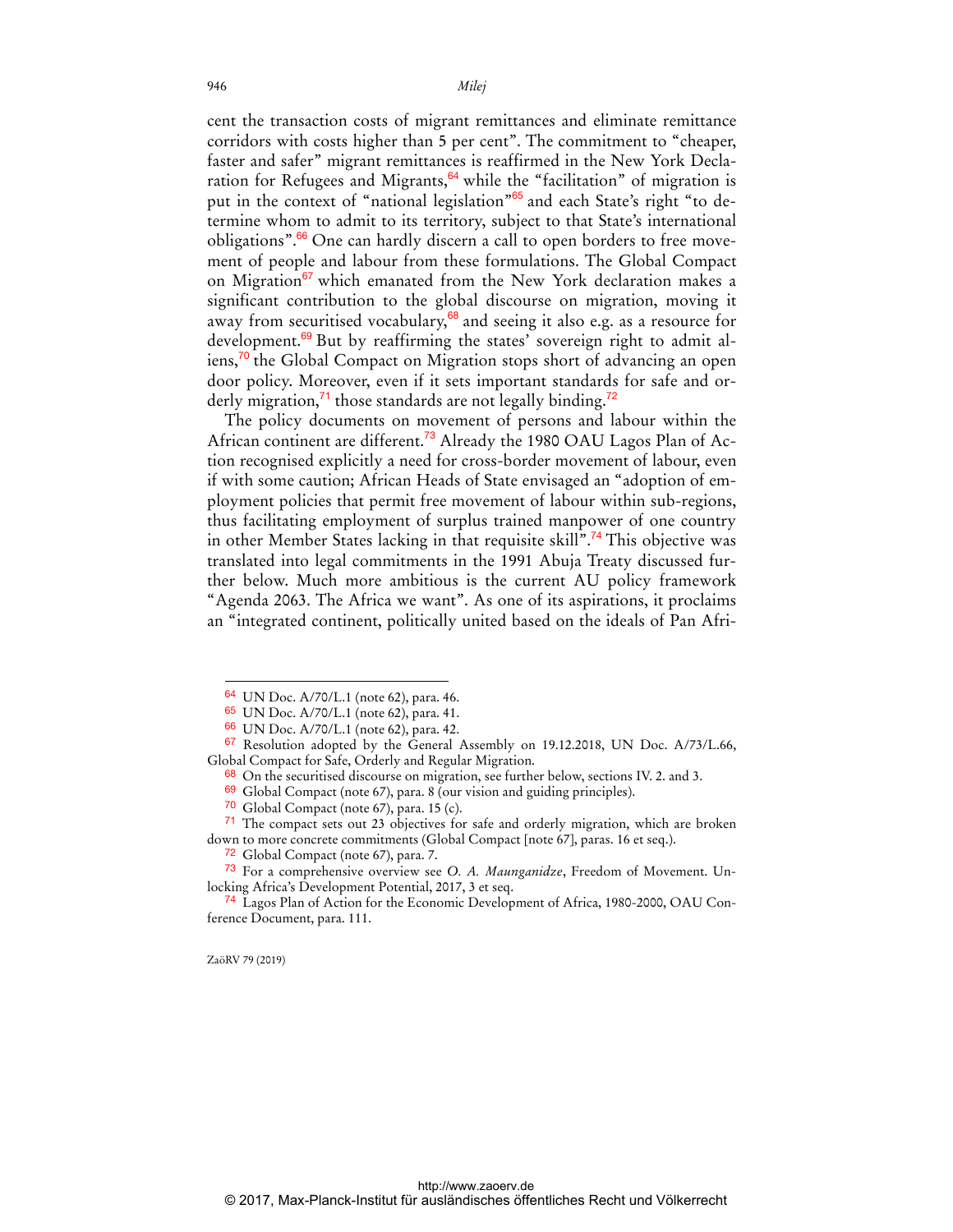canism and the vision of Africa's Renaissance"; $\frac{75}{15}$  the "free movement of people" is mentioned alongside "continental institutions" as one of the elements of the political unity in Africa – a culmination of the integration process.<sup>76</sup> The Preamble to the FMP cites a number of further policy documents and decisions by the AU organs promoting the idea of free movement of people and labour, one of them being a decision of the AU Peace and Security Council from 2017 acknowledging that benefits of free movement "far outweigh" the real and potential security treats.

However, looking at more concrete policy documents, such as the 2016 revised Migration Policy Framework for Africa and Plan of Action 2018- 2027, one realises that the objectives set out there do not go as far as the Agenda 2063. While acknowledging the benefits of labour migration and declaring the FMP and the African Passports "flagship projects", the Migration Policy Framework does not forthrightly call for abolishment of barriers to free movement; it is more about putting in place "better migration governance"77 through harmonisation of policies and laws protecting migrants' rights, transparent recruitment policies, recognition of qualifications, etc. As the document puts it, "migration is inevitable, and needs to be better governed in an integrated manner through comprehensive, human-rights based and gender-responsive national migration strategies and policies".<sup>78</sup> It further stresses the economic importance of remittances<sup>79</sup> and that "regional skills pooling enabled through mobility can help to address this challenge and allocate labour where it is most productive and needed".<sup>80</sup>

In the Regional Economic Communities, the free movement also ranks at the top of policy agendas. Describing the aspirations of East Africans, the 2016 EAC document "East African Community – Vision 2050" – a political commitment of the Heads of State – speaks of a future in which the free movement of people is guaranteed, as they "live in a borderless single region, providing a single space for operations within the framework of an East African Federal State".<sup>81</sup> Quite interestingly, the EAC Vision 2050 treats the free movement as already achieved and depicts it even as one of the strengths of the Community, in a chapter devoted to a "situational anal-

 $\overline{a}$ 

<sup>75</sup> African Union Commission, Agenda 2063. The Africa we want, Addis Abbaba 2015, para. 8.

<sup>&</sup>lt;sup>76</sup> African Union Commission, Agenda 2063 (note 75), para. 23.

<sup>77</sup> African Union Commission, Agenda 2063 (note 75), para. 11.

<sup>78</sup> African Union Commission, Agenda 2063 (note 75).

<sup>79</sup> African Union Commission, Agenda 2063 (note 75), para. 19.

<sup>80</sup> African Union Commission, Agenda 2063 (note 75), para. 14.

<sup>81</sup> African Union Commission, Agenda 2063 (note 75), para. 34.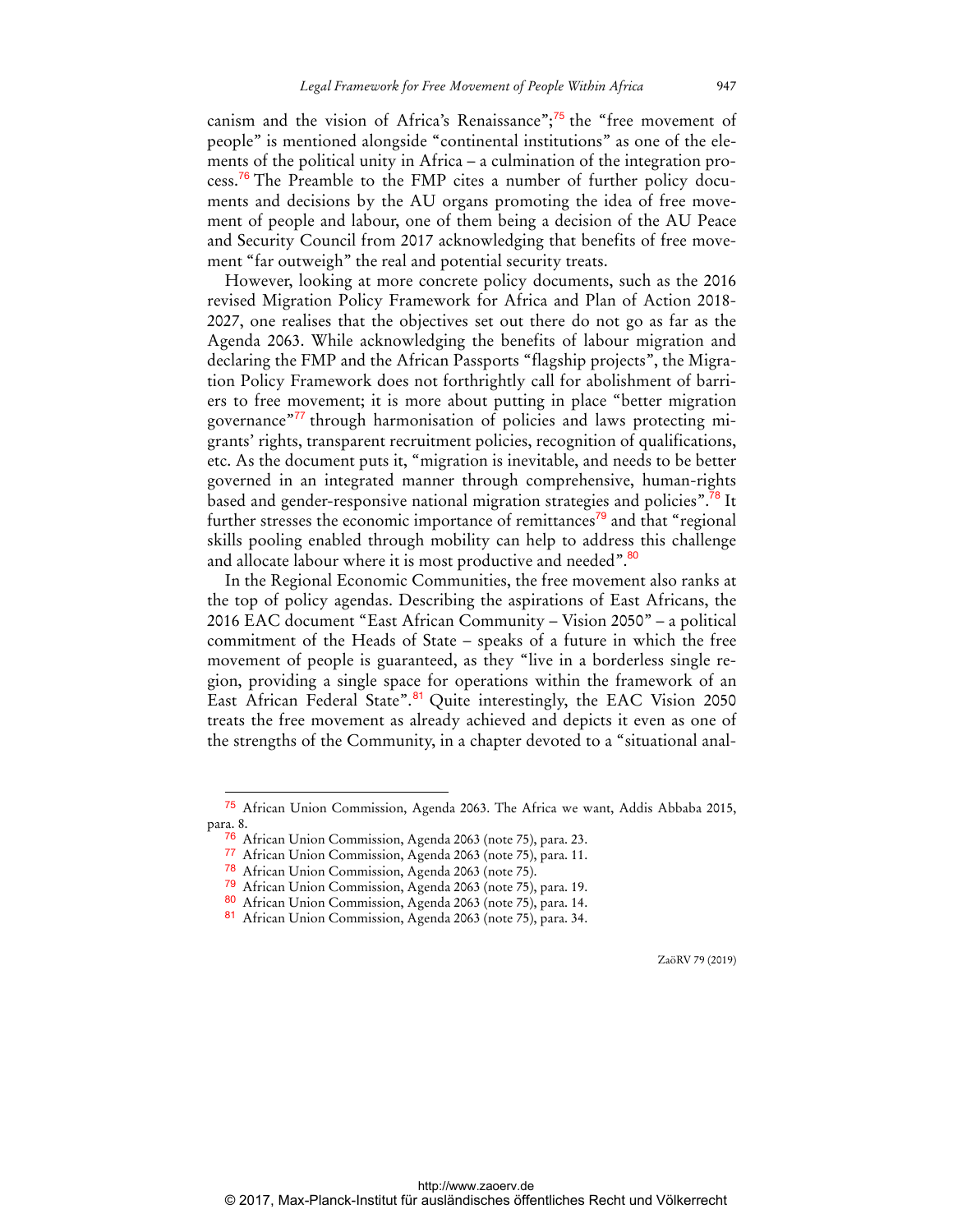ysis".<sup>82</sup> As will be shown, this statement is far from reality. The Common Market for Eastern and Southern Africa medium-term strategic plan 2016- 2020 looks at the free movement of people including the right of residence and establishment as an important strengthening element of the markets' integration, which it defines as the organisation's first strategic objective.<sup>83</sup> The COMESA Secretariat and the Member States are urged to embark on the sensitisation campaigns "to increase awareness on the benefits of free movement of persons as well as how to address vices that comes with it such as human trafficking".<sup>84</sup> The ECOWAS Commission, in exercising an explicit mandate conferred upon it by the Heads of State, developed a strategy paper devoted exclusively to migration issues: the ECOWAS Common Approach on Migration. Even though the paper is quite conservative in outlining steps towards a full realisation of free movement, it states that "free movement of persons within the ECOWAS zone is one of the fundamental priorities of the integration policy of ECOWAS Member States".<sup>85</sup>

This brief overview of political declarations suggests that the general attitude towards migration is positive and that the states would upscale their efforts to make the free movement of people and labour possible within a foreseeable time. As a bottom line, it is expected that there exists a legal framework for migration governance that would maximise migration's benefits and minimise its risks. There are indeed repeated calls for such a managed migration framework.<sup>86</sup> The following sections will show how the policy declarations, which acknowledge the benefits of regularised migration and seek to promote it, are translated into the language of legal commitments as well as how those commitments actually affect the reality on the ground.

 $82$  East African Community – Vision 2050, Arusha, February 2016, 16 et seq., see also 27.

<sup>83</sup> COMESA Secretariat, Medium Term Strategic Plan 2016-2020. In pursuit of Regional Economic Transformation and Development, no date indication, <www.comesa.int>, 19.

<sup>84</sup> COMESA Secretariat, Medium Term Strategic Plan 2016-2020 (note 83).

<sup>85</sup> ECOWAS Commission, 33<sup>rd</sup> Ordinary Session of Heads of State and Government, Ouagadougu, 18.1.2018, ECOWAS Common Approach on Migration, 4.

<sup>86</sup> See e.g. *S. Nita* (note 10), 7.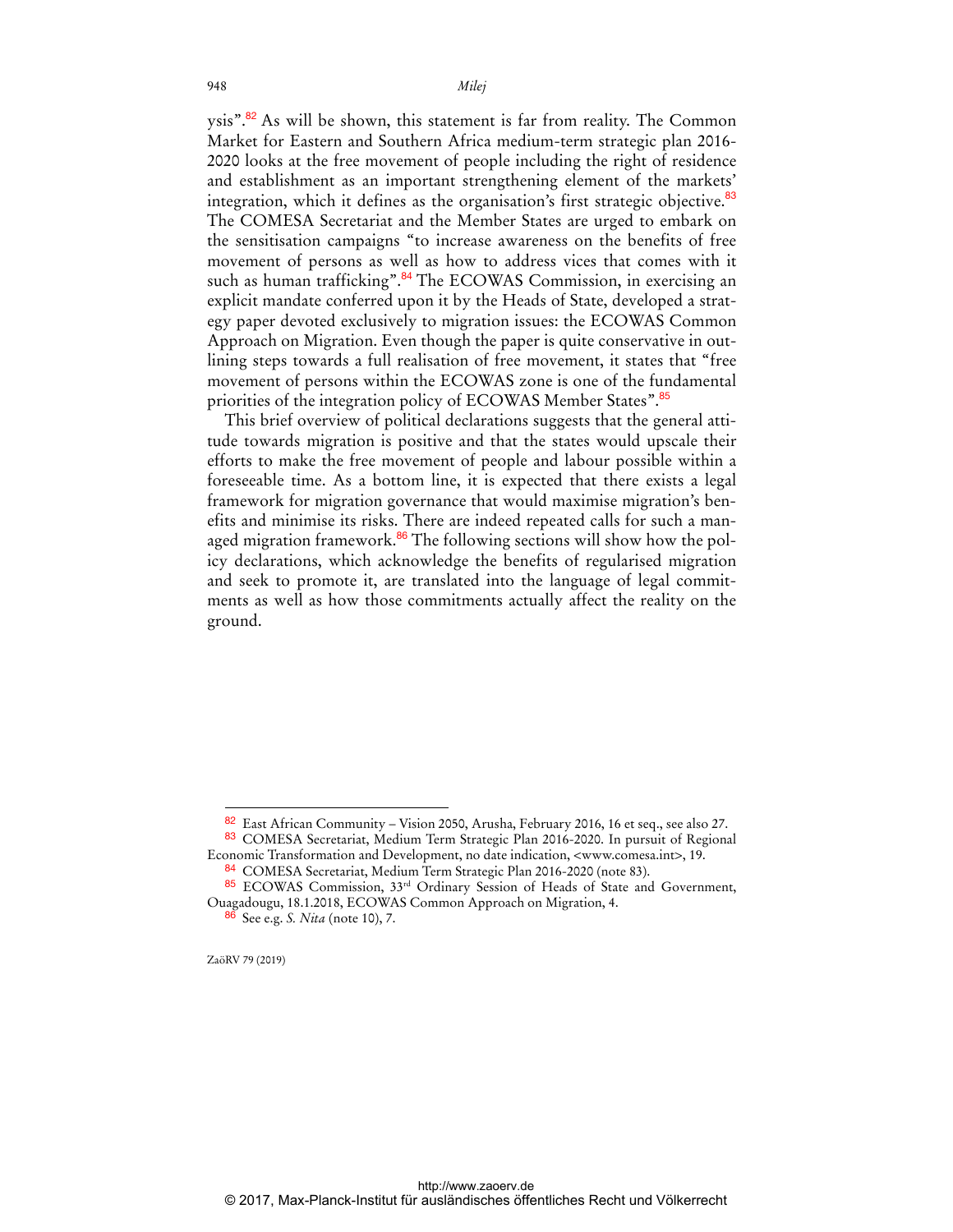### **III. Legal Framework for the Free Movement**

#### **1. Regulation in the EAC**

According to the EAC-Treaty, the Community was established by Kenya, Tanzania and Uganda – Burundi, Rwanda and South Sudan joining later – in order to "develop policies and programmes aimed at widening and deepening co-operation among the Partner States in political, economic, social and cultural fields, research and technology, defence, security and legal and judicial affairs, for their mutual benefit" (Art. 5 (1) of the EAC-Treaty). As noted earlier, the establishment of a Common Market is regarded as one of the milestones towards the establishment of a political federation, which is, according to Art. 5 (2) of the Treaty, the ultimate goal of the integration within the EAC. In Art. 76 (1), the Treaty specifies that there shall be a Common Market characterised by the free movement of labour, goods services, capital, and the right to establishment. The Common Market shall be established through a Protocol concluded by the Partner States (Art. 76 (4) of the EAC-Treaty); its establishment shall be "progressive" and "in accordance with schedules approved by the Council" (Art. 76 (4)). More specifically, according to Art. 104 of the EAC-Treaty,

"[t]he Partner States agree to adopt measures to achieve the free movement of persons, labour and services and to ensure the enjoyment of the right of establishment and residence of their citizens within the Community".

Also in this case, the cooperation should be operationalised through a Protocol (Art. 104 (2) of the EAC-Treaty). Clearly, these norms spell out policy objectives and cannot be directly invoked by individuals seeking to move across borders; they lack sufficient precision and are conditional upon further action of the Partner States. Hence, they do not meet the criteria for being directly effective.<sup>87</sup> And the idea of free movement operationalisation through a Protocol – a Treaty under international law – reflects the minimum common denominator approach.

The Protocol on the Establishment of the East African Community Common Market Protocol (CMP) concluded in 2009 presents a different case as it is more forceful in its formulation: according to Art. 7 of the CMP, the Partner States "guarantee" the free movement of persons for the citizens

<sup>87</sup> 87 See *T. Milej* (note 47), 581. In the *Mohochi* case (*Samuel Mukira Mohochi v. The Attorney General of the Republic of Uganda*, EACJ Ref. No. 5 of 2011), the East African Court of Justice (EACJ) found a violation of Art. 104 of the EAC-Treaty, but did so in conjunction with Art. 7 of the CMP (see further below), which spells out concrete guarantees.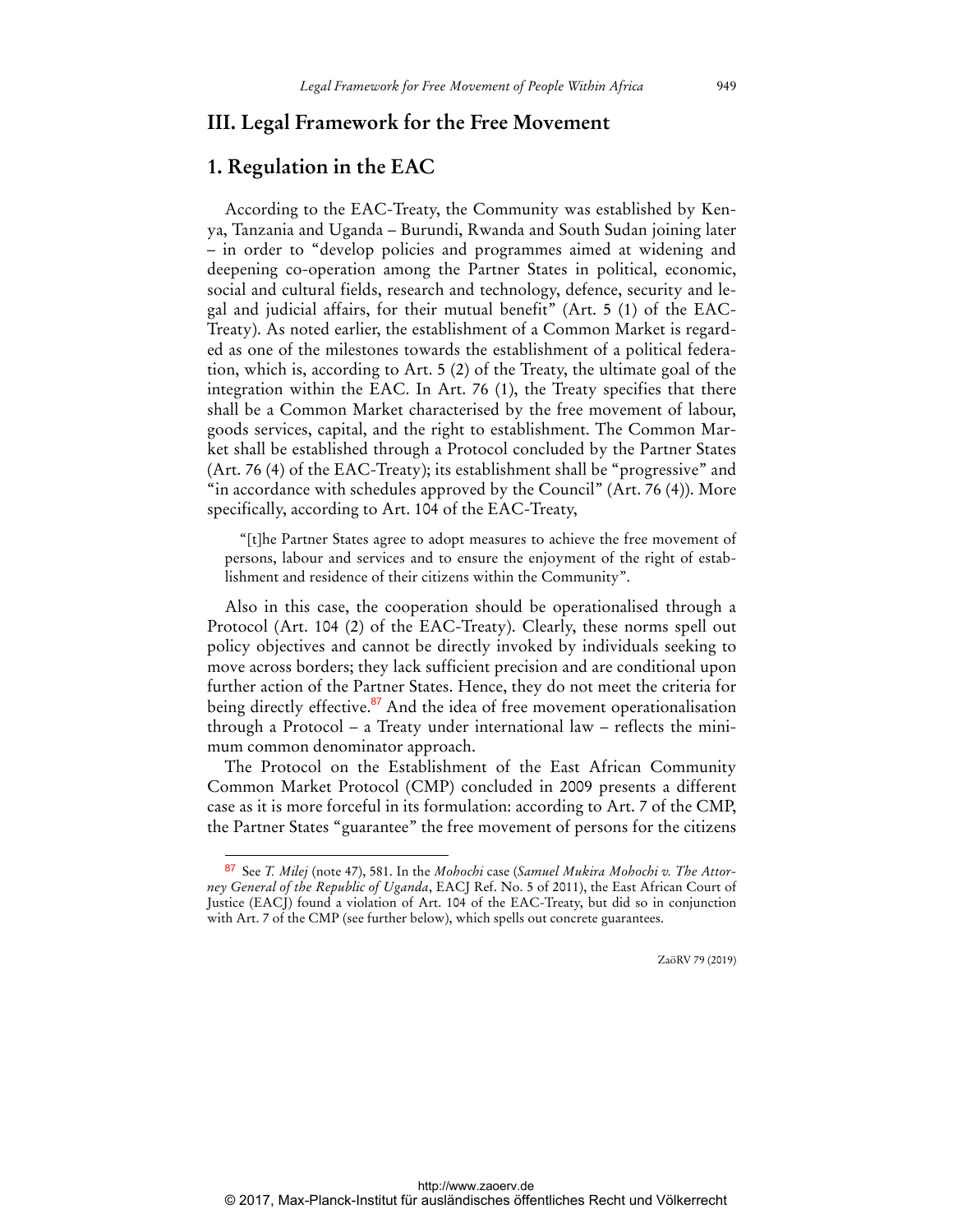of the Partner States. A similar "guarantee" applies to the free movement of workers (Art. 10), the freedom of establishment (Art. 13) and the freedom of residence (Art. 14).

However, the ample meaning of these provisions can only be established if read together with various Annexes to the CMP, which according to Art. 52 of the CMP, form an integral part of the Protocol. These annexes severely limit the personal scope of application of the CMP's free movement rights and make their enjoyment subject to various procedures, often referred to in vague terms and thus leaving to the Partner States space for discretion. To start with the structure of this regulatory framework, Annex I on the free movement of persons specifies that its provisions do not apply to citizens of the Partner States entering a Partner State as a worker or as a self-employed person (Regulation 4 (e)). Accordingly the free movement applies only to visitors, students, medical patients, persons in transit etc.<sup>88</sup> On the other hand, Annex IV specifies that the right of residence is an accessory right, meaning that a citizen of the Partner States is entitled to this right, only if she moves to another State as a worker or a self-employed person or as a spouse, child or dependant of such a person (Regulation 4 of Annex IV).

The Annexes on the freedom of establishment, free movement of services (involving the physical presence of the service provider in another Partner State) and the free movement of workers are interrelated. The Annex on the freedom of establishment (Annex III) provides that the removal of restrictions regarding the freedom of establishment "relating to trade in services" shall be in accordance with the schedule on the freedom of services, which is included in Annex V. This is a crucial provision, since many selfemployed persons establish themselves as service providers. All other "administrative restrictions" to the right of establishment shall be removed "immediately after the coming into force of the protocol". Annex V on its part, lists different service sectors (e.g. legal services, architectural services, research, advertising etc.) in which the services should be "liberalised". There is a separate list for each Partner State and there are different deadlines for different sectors; the last deadline for "liberalising" expired in 2015. Within each sector, the Partner State concerned makes a separate commitment to liberalise with regard to each of the four different modes of service provision specified therein; separate commitments are also made with respect to the market access and with respect to the national treatment. And almost all commitments regarding service provision that includes physical

ZaöRV 79 (2019)

 $\ddot{ }$ 

<sup>88</sup> Regulation 4 of the Annex I lists precisely those categories of persons, but the list is not intended to be an exhaustive enumeration.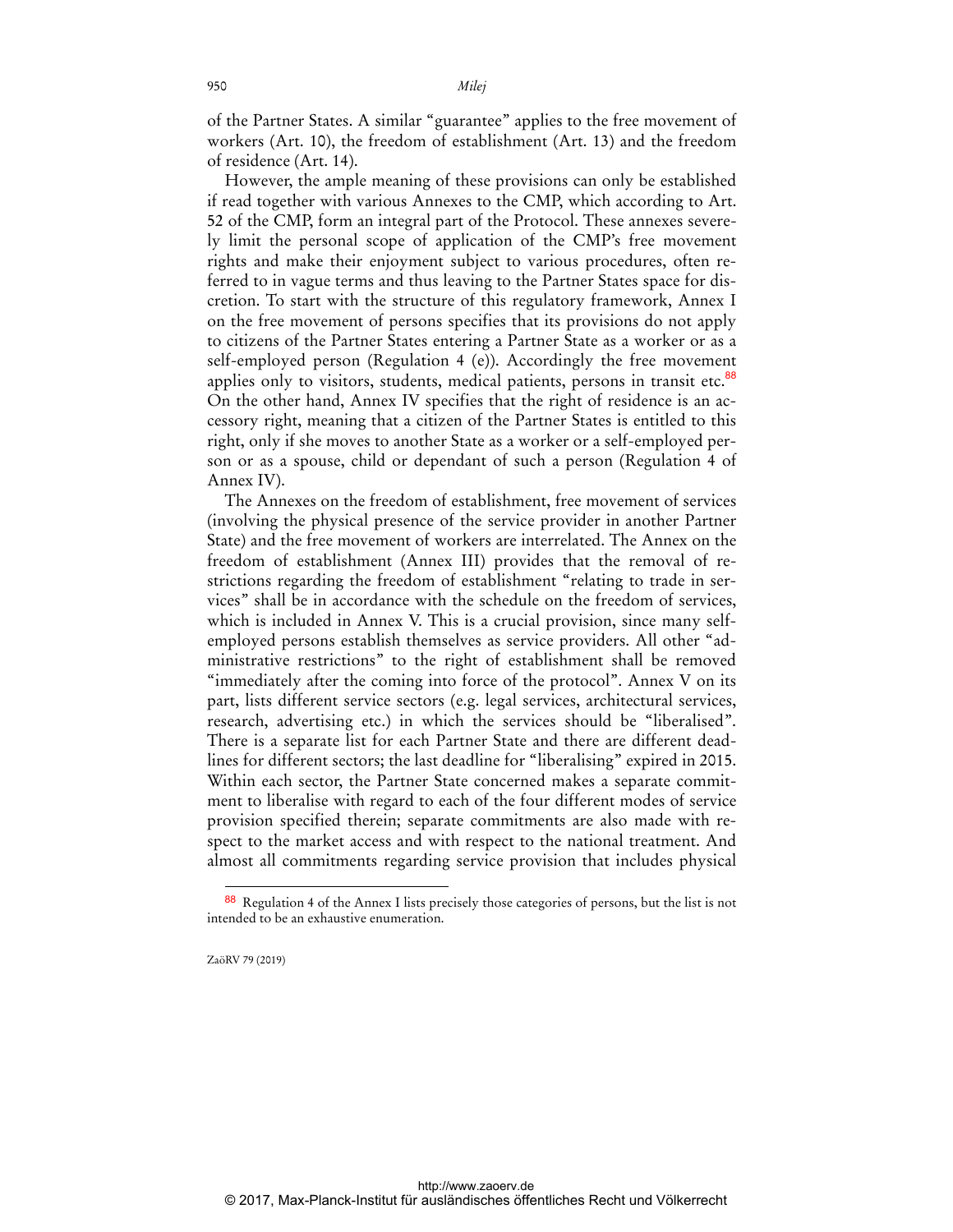presence of a service provider in another Partner State are made with reference to a Schedule on the Free Movement of Workers.

The Schedule on the Free Movement of Workers is included in Annex II. As does Annex V, it also takes a positive list approach. There is a separate list of professions for each Partner State with regard to which the free movement of workers is to be implemented within different deadlines (see Regulation 15 of Annex II). Also here, the last deadline expired in 2015. The lists of professions for different countries vary: while Kenya commits to open its labour market to the highest number of professions, the list applying to Burundi is the shortest. Yet, none of these lists goes beyond a quite small circle of specialists. The commitment to the free movement is thus limited to high-skilled workers; it is exclusive to the detriment of the overwhelming majority of workers in the EAC. And this bias towards high skilled workers does not maximise the potential benefits of the free movement. As explained above, this would require the opening of markets also to low-skilled workers.

To sum up, by virtue of multiple cross-references in the annexes, the Annex II schedule on the free movement of workers is the decisive regulation of the opening of the labour markets in the EAC. And this opening is meant to benefit only a small group of high-skilled workers. In addition, selfemployed persons, who are *not* engaged in service-related activities, may benefit from the freedom of establishment according to Annex III. One may assume that also this group will not be particularly big.

Also the substance of the CMP's free movement guarantees as determined in the annexes are quite restricted. Some progress can be reported mainly on the free movement of persons who are crossing borders for other purposes than gainful activities. For instance, the retention of work permit requirement impedes the freedom of establishment and the free movement of workers. There is no waiver for the professionals listed in the annexes; rather, the annexes set out some procedural rules on how the work permit should be applied for and processed. These rules do not substantially deviate from what is a standard application procedure;<sup>89</sup> they leave much discretion for the immigration authorities. For example, while listing documents, which the applicant must present on application, the relevant annex regulations obligates her to present also "any other document the competent au-

 $\overline{a}$ 

<sup>89</sup> For example, while outlining the work permit requirements for the EAC citizens, the website of Ugandan Immigration simply refers to the categories of work permits applicable to all foreigners: "Applicant should fill work permit form and fulfill requirements under the specific category of work permit sought. (Refer to categories above)", <http://www. immigration.go.ug>.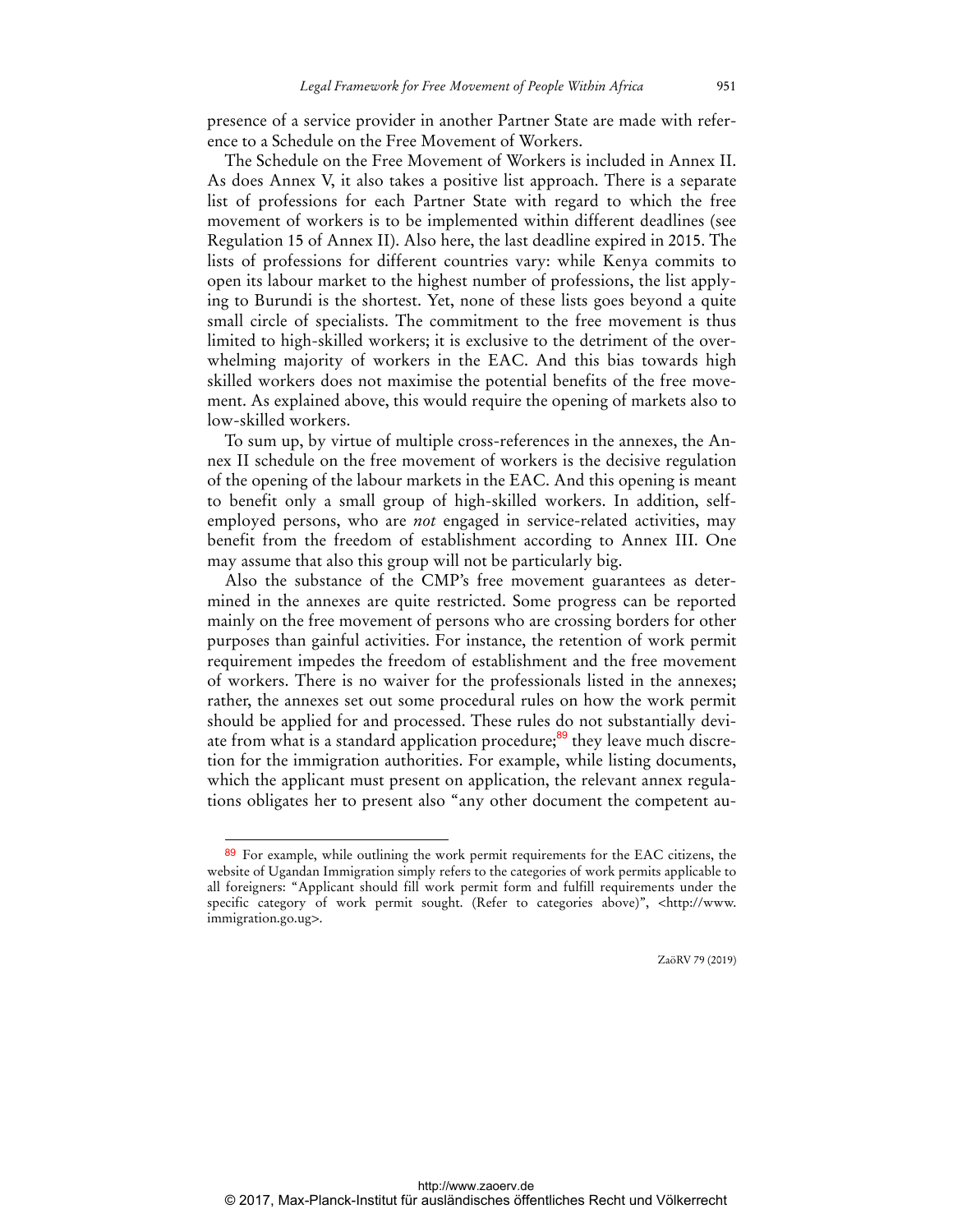thority may require".<sup>90</sup> The work permit is also to be issued for only two years, subject to renewal.<sup>91</sup> Importantly, there is no clear provision on the work permit fees, which are generally quite high (2000-2500 US\$ per year).<sup>92</sup> In practice, Uganda charges EAC citizens full fees, Tanzania charges a reduced fee, while Kenya and Rwanda do not charge the EAC citizens any fees.<sup>93</sup> Finally Regulation 7 (1) of each of the relevant annexes makes a  $$ quite shocking – statement that "a competent authority may reject an application for a work permit" without making any references to the valid grounds for such a rejection. The "competent authority" is only obligated to state its reasons; there is also a right to appeal. This provision must be interpreted in the sense that the only valid reason for the rejection must be that the applicant does fulfil the requirements expressly stated in the CMP or the Annexes, e.g. she does not belong to the categories of professionals listed in Annex II. Bearing in mind the language of the CMP, which "guarantees" the respective free movement freedoms, the decision on the rejection should not be left to the discretion of the Partner States' administrations. Otherwise the "guarantee" would be void of any significance and the very object and purpose of the CMP would be defeated.

On a positive note, it is evident that as meagre as the CMP's free movement guarantees appear, they must be regarded as directly effective and can be enforced in the national courts. Earlier ambiguities in this regard were clarified by the East African Court of Justice (EACJ) in *The Attorney General of the Republic of Uganda v. Tom Kyahurwenda,* where the Court confirmed that the national courts have concurrent jurisdiction over the Treaty.<sup>94</sup> Moreover, the EACJ itself is a very accessible court; individuals may refer cases to it without fulfilling the usual standing requirements;<sup>95</sup> there is also no need to exhaust domestic remedies. Accordingly, an individual who is denied a work permit, but her profession is listed in Annex II or she intends to establish a business not related to provision of services may challenge such a denial in a national court of the Partner State concerned or in the EACJ.<sup>96</sup> However, no such case has ever been filed to date.

96 *T. Milej* (note 47), 598.

ZaöRV 79 (2019)

<sup>90</sup> Regulation 6 (2) of Annex II and Regulation 6 (4) (e) of Annex III.

<sup>91</sup> Regulation 6 (7) of Annex II and Regulation 6 (5) of Annex III.

 $92$  According to Regulation 6 (9) of Annex II, the EAC Council of Ministers is to come up with a fee schedule.

<sup>93</sup> Information according to the websites of the relevant Immigration Departments and the EAC, <https://www.eac.int>.

<sup>94</sup> *The Attorney General of the Republic of Uganda v. Tom Kyahurwenda*, EACJ App. Division, Case stated No. 1 of 2014.

<sup>95</sup> *T. Milej*, Human Rights Protection by International Courts – What Role for the East African Court of Justice, AJICL 26 (2018), 108, (113 et seq.).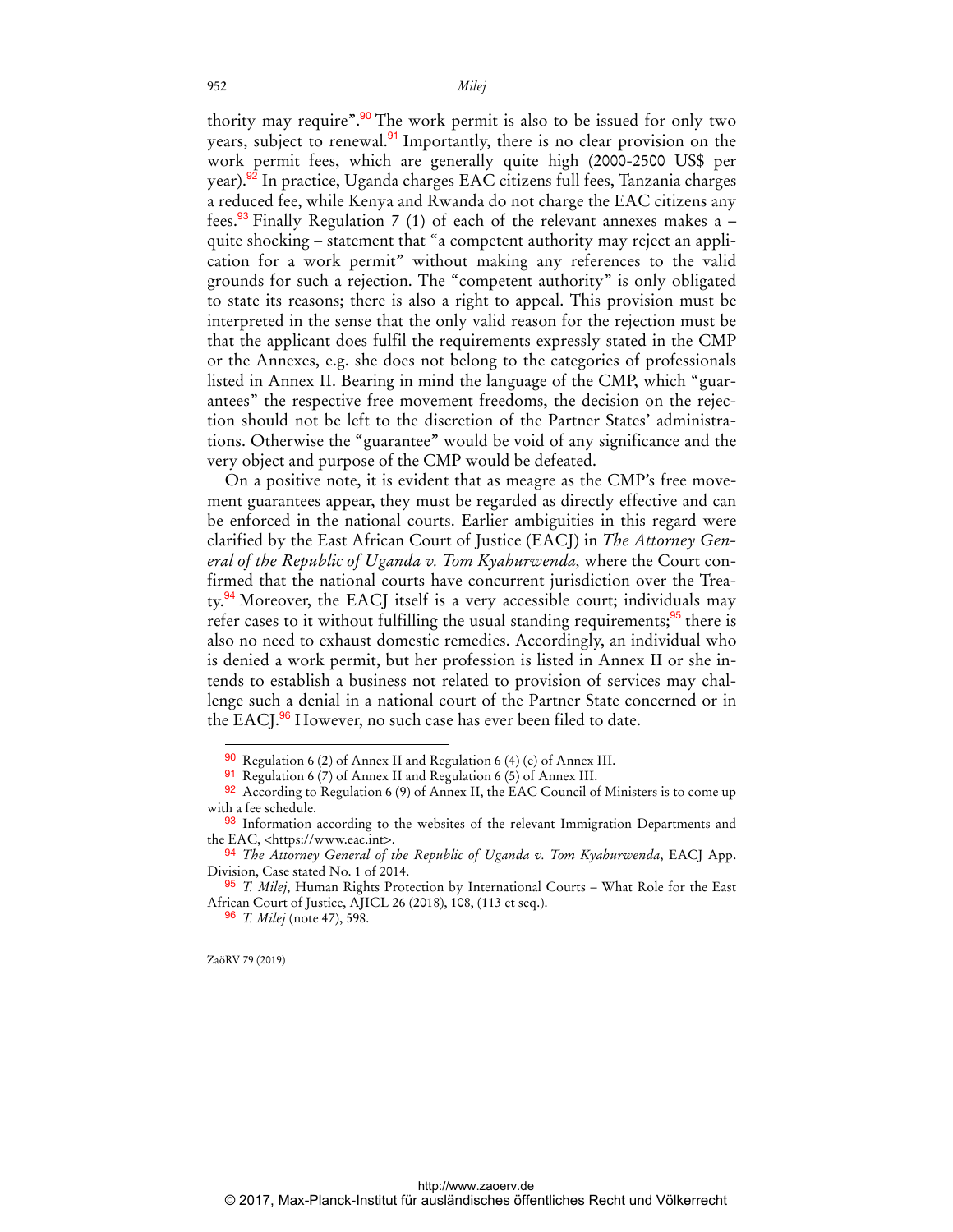# **2. Regulation in other African Regional Economic Communities**

Virtually all treaties establishing the RECs contain a provision on the facilitation of the free movement of people.<sup>97</sup> Those regulations have two facets in common: first, they look at the free movement as an aspect of a broader integration project (establishment of an economic community or a common market). Second, the language of the provisions is quite cautious; the obligations to remove obstacles to free movement are framed as policy objectives and not as enforceable rights. The COMESA-EAC-Southern African Development Community (SADC) agreement establishing a tripartite free trade area is only indirectly relevant for the free movement of people as far as free trade in services and cross-border investments are concerned.<sup>98</sup>

As is the case of the EAC, the free movement stipulations in the founding treaties are to be further elaborated upon and concretised in Protocols to be adopted subsequently, or – as this is the case of the Economic Community of Central African States (ECCAS) – jointly with the Treaty as its annex. Some of the RECs have already adopted such Protocols, others – like the Intergovernmental Authority on Development (IGAD) – are planning to do so.<sup>99</sup> The minimum common denominator approach is very visible here too.

The ECOWAS Protocol Relating to Free Movement of Persons, Residence and Establishment is the oldest document of this type, adopted as early as in 1979 (Implementing Protocol). Its text starts on a high note proclaiming the right of the Community citizens to "enter, reside, and establish in the territory of Member States".<sup>100</sup> Yet, this right is not self-executing, as according to the same provision, it shall be established progressively. Moreover, it is subjected to a very long transitional period of 15 years (Art. 2 (3)). The right to "enter, reside and establish" shall be implemented in 3 phases corresponding to the three components of the said right. Substantive provisions are made only for the phase one concerning visa free entry and use of vehicles abroad (Art. 5); the two subsequent phases (right of residence and right of establishment) are left to regulation by subsequent Annexes to the

<sup>97</sup> For an overview see UNECA, <https://www.uneca.org>; also *S. Nita* (note 10), 17.

<sup>98</sup> Those aspects are however to be dealt with in later negotiation stages (Phase II negotiations), see Art. 45 of the Agreement Establishing a Tripartite Free Trade Area among the Common Market for Eastern and Southern Africa, the East African Community and the Southern African Development Community.

<sup>99</sup> See Press IGAD press release, 25.3.2018, available at <www.igad.int>.

<sup>100</sup> Art. 2 (1) of the ECOWAS 1979 Protocol.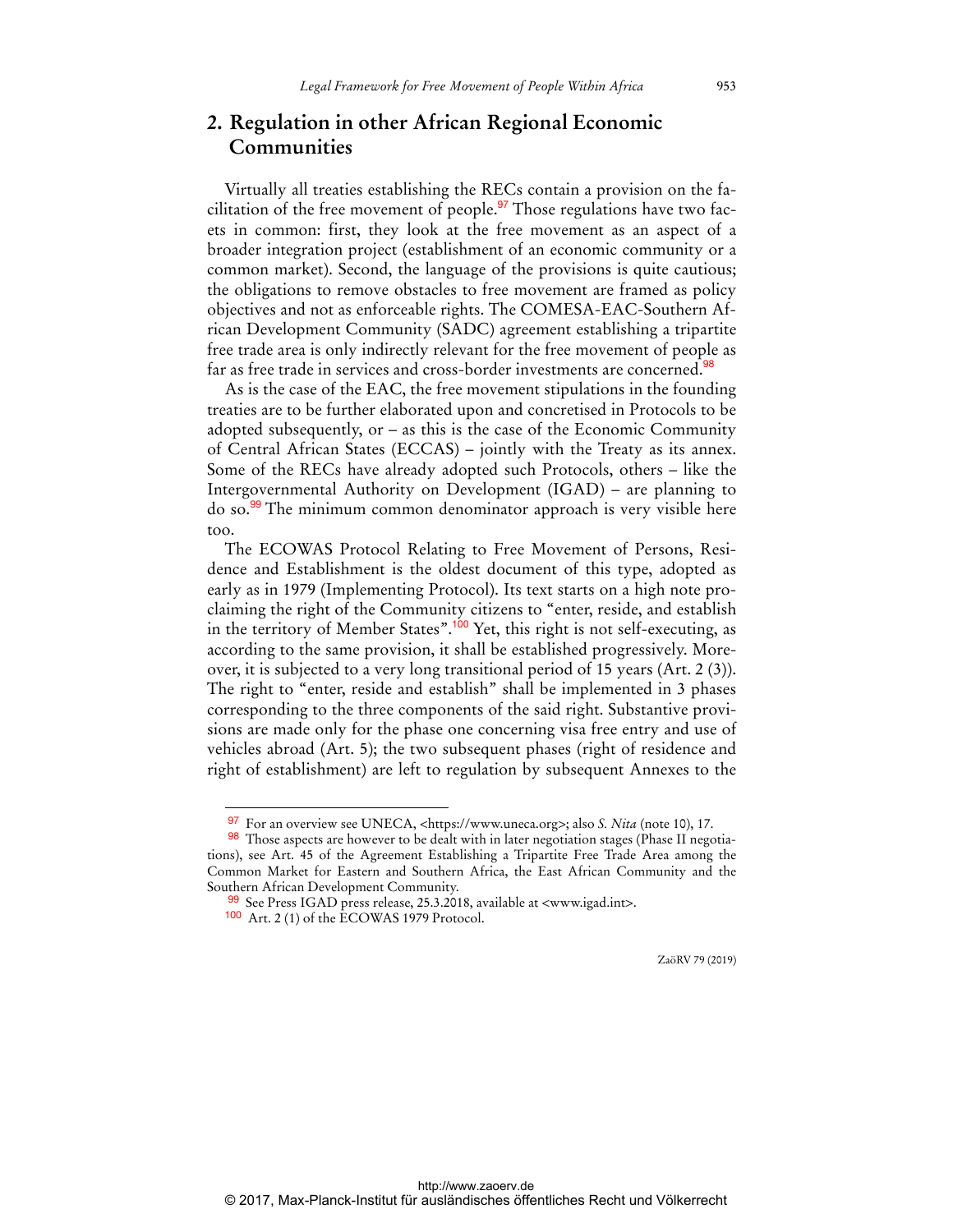Protocol.<sup>101</sup> Such instruments were indeed concluded, a supplementary protocol on the implementation of the second phase was concluded in 1986 (Second Phase Protocol) and a similar one on the third phase in 1990 (Third Phase Protocol) bringing the minimum common denominator approach to a higher level. While the former instrument retains a work permit requirement,<sup>102</sup> the latter one simply states that "in matters establishment", nondiscriminatory treatment shall be provided to nationals of other Member States.<sup>103</sup> This right in nonetheless also not self-executing: it is for the member states to implement it through "legislative and other measures".<sup>104</sup> And even more importantly, the Member States are authorised to opt out of the obligation to provide non-discriminatory treatment if the state is "unable" to provide for the same for a "specific activity". For such an opt-out, it is sufficient to simply give notice to the ECOWAS-Secretariat.<sup>105</sup> The Second Phase Protocol provides for non-discrimination of those who already enjoy the right of residence.<sup>106</sup> The Implementing Protocol does not provide for mechanisms to enforce the "enter, reside and establish" rights of individuals, but rather leaves it for the States to settle all disputes amicably.<sup>107</sup> Interestingly, the Second Phase Protocol goes further and obligates the states to provide for a "right of recourse, even when this infringement has been committed by persons exercising their official functions"; this obligation is however subject to the Member States' "constitutional procedures".<sup>108</sup> But again, the Third Phase Protocol does not include such an obligation.

As noted, the ECCAS protocol on free movement forms an annex to the treaty establishing the ECCAS.<sup>109</sup> It uses a relatively forceful language with regard to individual rights; the protocol proclaims that "Nationals of Member States shall have freedom of movement" defining different categories of persons (tourists, workers etc.) enjoying the free movement. It provides for

ZaöRV 79 (2019)

<sup>101</sup> Art. 2 (4) of the ECOWAS 1979 Protocol.

<sup>102</sup> Art. 5 of the 1986 ECOWAS Supplementary Protocol on the Second Phase (Right of Residence) of the Protocol on Free Movement of Persons, The Right of Residence and Establishment (Doc. A/SP.1/7/86).

<sup>103</sup> Art. 4 (1) of the 1990 ECOWAS Supplementary Protocol on the Third Phase (Right of Establishment) of the Protocol on Free Movement of Persons, The Right of Residence and Establishment (Doc. A/SP.2/5/90).

<sup>104</sup> Art. 13 of the 1990 ECOWAS Supplementary Protocol.

<sup>105</sup> Art. 4 (2) of the 1990 ECOWAS Supplementary Protocol.

<sup>106</sup> Art. 23 of the 1986 ECOWAS Supplementary Protocol.

<sup>107</sup> Art. 7 of the 1979 ECOWAS Protocol.

<sup>108</sup> Art. 26 of the 1986 ECOWAS Supplementary Protocol.

<sup>109</sup> Protocol Relating to the Freedom of Movement and Right of Establishment of Nationals of Member States within the Economic Community of Central African States signed in Libreville in 1983, Annex IV-11. (ECCAS Protocol).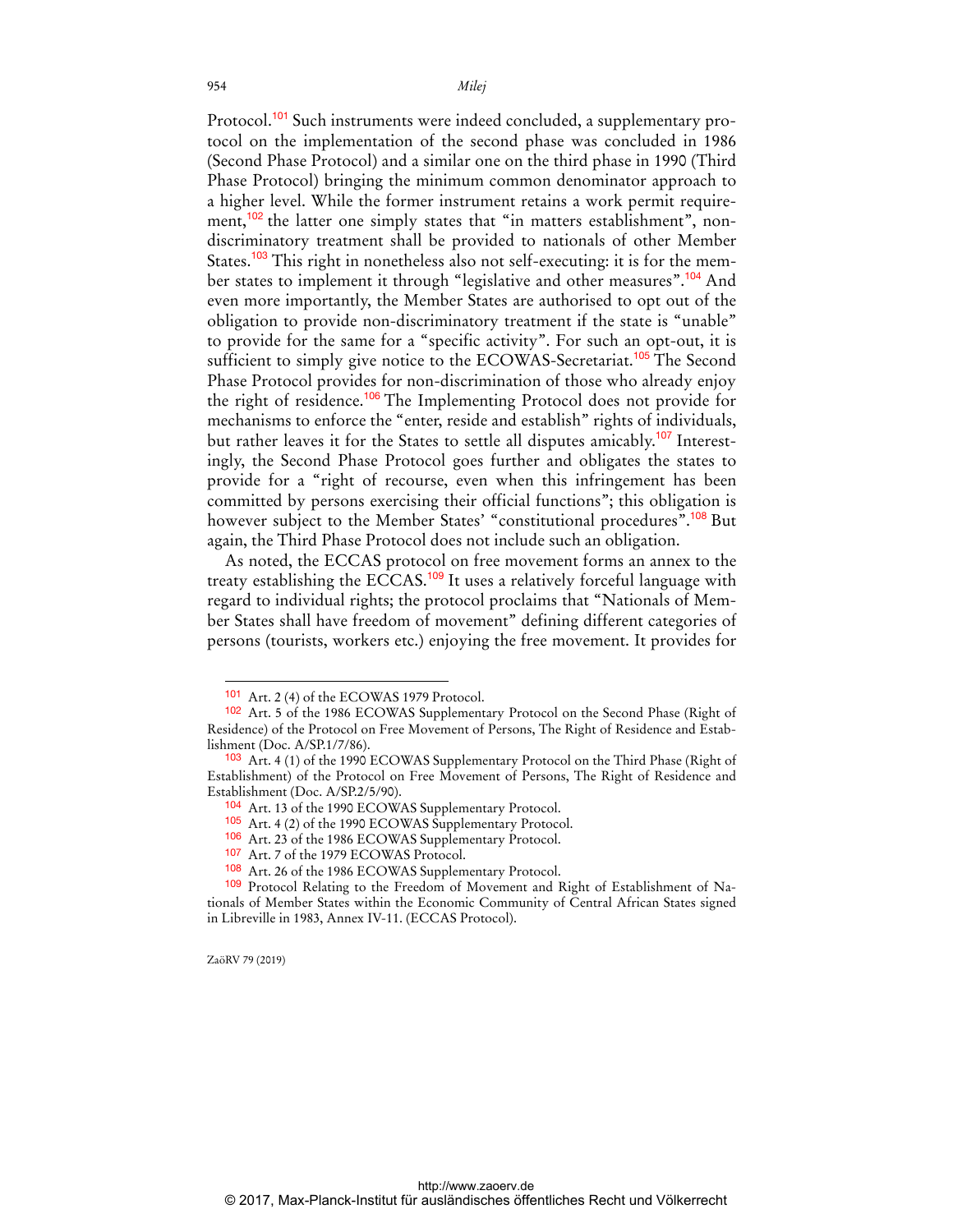the limitations of those rights on one hand,<sup>110</sup> while providing for national treatment of those who have already accessed the labour market. Again, the implementation should be through a gradual abolishment of restrictions by the Member States.<sup>111</sup> Similarly to the ECOWAS-Protocol, the ECCAS instrument provides for long transitional periods: in the case of freedom of movement (of both tourists and workers), it should take four years, while the freedom of establishment should be operationalised within twelve years. Yet, even if the free movement is framed as an individual right, no enforcement mechanisms for individuals are provided for.

Under COMESA, the 1984 Protocol on the Gradual Relaxation and Eventual Elimination of Visa Requirements (sometimes referred to as COMESA Visa Protocol) was to give way to a more comprehensive instrument adopted in 1998: the Protocol on Free Movement of Persons, Labour, Services, the Right of Establishment and Residence (COMESA Free Movement Protocol). The 1993 COMESA Treaty stipulates that the COMESA Visa Protocol should remain in force until a new comprehensive instrument, which the COMESA Free Movement Protocol from 1998 became, enters into force.<sup>112</sup> Given that the latter has been signed only by very few states,<sup>113</sup> the old COMESA Visa Protocol is still the treaty which actually governs the liberalisation of visa regimes. The guarantees it gives are rather weak as the protocol neither creates any individual rights, nor provides for remedies; the implementation is a matter of the Member States,<sup>114</sup> which are merely called upon to cooperate.<sup>115</sup> They retain the right to refuse entry for persons whose presence is "not conducive to the public interest".<sup>116</sup> The signatory States however made two meaningful promises in the COMESA Visa Protocol: first, to introduce visa on arrival as a first step for liberalisation of the visa regime,<sup>117</sup> and second, to grant a visa-free entry for the nationals of other Member States for up to 90 days no later than eight years after the definitive entry into force of the Protocol.<sup>118</sup> This implementation deadline expired a long time ago.

 $\overline{a}$ 

<sup>110</sup> E.g. a person entering as a tourist must prove that she can support herself (Art. 3 (2) of the ECCAS Protocol). The freedom of workers is subject to limitations subject to on the grounds of public order, public safety, and public health. (Art. 3 (4) of the ECCAS Protocol).

<sup>111</sup> Art. 4 (a) of the ECCAS Protocol.

<sup>112</sup> Art. 164 (3) of the COMESA Treaty.

<sup>113</sup> For references see <https://www.uneca.org>.

<sup>114</sup> Art. 7 of the 1984 COMESA VISA Protocol.

<sup>115</sup> Art. 5 of the 1984 COMESA VISA Protocol.

<sup>116</sup> Art. 3 of the 1984 COMESA VISA Protocol. This awkwardly broad formula leaves it to the States to refuse entry to individuals covered by the Protocol at their whim.

<sup>117</sup> Art. 2 (1) of the 1984 COMESA VISA Protocol.

<sup>118</sup> Art. 2 (2) of the 1984 COMESA VISA Protocol.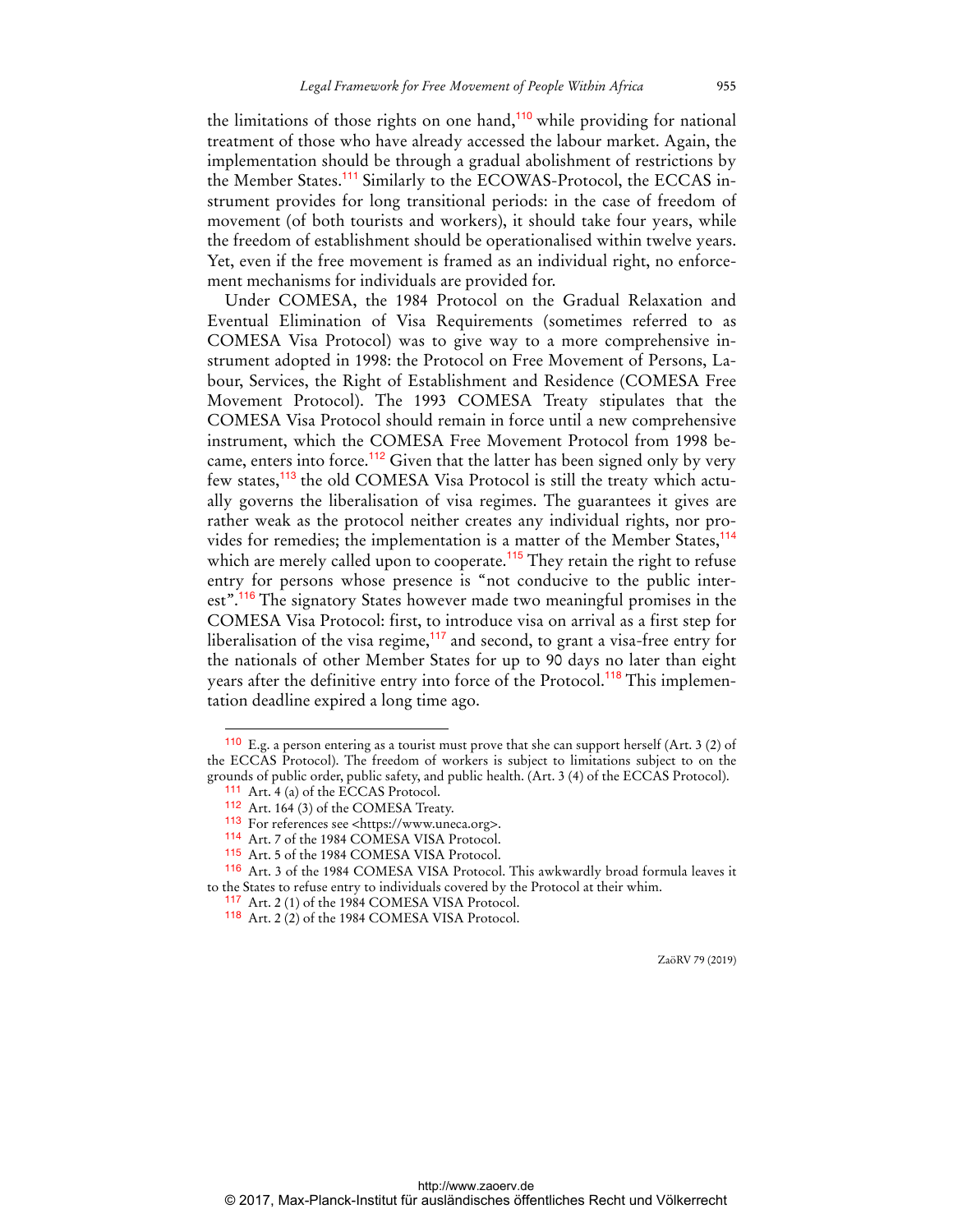956 *Milej*

Interestingly, the COMESA Free Movement Protocol from 1998 signed 14 years after the conclusion of the COMESA Visa Protocol takes up the issue of visa requirements again, but in a very cautious manner. According to Art. 3, the first step towards achieving free movement should be granting of visas on arrival; only after two years after entry into force of the Protocol, the citizens of the Member States "shall be free to enter into the territory of another member State without requirement of a visa".<sup>119</sup> The respective provisions do not establish an individual right to move freely; rather, they outline a working programme for the Member States. This approach is consistent with the COMESA Free Movement Protocol's preamble, which speaks of adopting measures to "gradually and on step by step basis" remove restrictions to the free movement. However, the language of the Protocol is not consistent: providing for a freedom of movement of labour, Art. 9 (2) e.g., proclaims that this freedom shall entail a "right to" and subsequently lists various components of this right, e.g. "[right to] accept offers of employment actually made".<sup>120</sup> On the other hand, the implementation of this right is left to the Partner States, which shall remove restriction to the movement of labour within six years.<sup>121</sup> The "Right of Establishment" is referred to in the heading of Protocol's Part V, but the substantive provisions do not refer to individual rights. According to Art. 11, the Member States agree to abolish restrictions to right of establishment in progressive stages, within a period determined by the Council and in accordance with a "general programme" to be adopted by the same.<sup>122</sup> It should be added that pursuant to the COMESA Treaty, each Member State is allowed to unilaterally block the adoption of such a programme.<sup>123</sup> The "Right of Residence" is to be granted by the Member States in accordance with the "conditions to be adopted by the Council" within the time period which the Council determines.<sup>124</sup> Quite tellingly, the right is not granted by the Protocol itself, which, unlike the provisions on the right to establishment, also does not include any substantial provision on the right's content.

The SADC Protocol on Facilitation of Movement of Persons from 2005 (SADC Protocol) follows a modest objective "to develop policies aimed at the progressive elimination of obstacles to the free movement of persons", $125$  making clear from the onset that it is not about conferring en-

ZaöRV 79 (2019)

<sup>119</sup> Art. 4 (1) of the 1998 COMESA Free Movement Protocol.

<sup>120</sup> Art. 9 (2) (a) of the 1998 COMESA Free Movement Protocol.

<sup>121</sup> Art. 9 (1) of the 1998 COMESA Free Movement Protocol.

<sup>122</sup> Art. 11 (1) and (2) of the 1998 COMESA Free Movement Protocol.

<sup>123</sup> Art. 9 (6) and (7) read together with Art. 8 (9) of the COMESA-Treaty.

<sup>124</sup> Art. 12 of the 1998 COMESA Free Movement Protocol.

<sup>125</sup> Art. 2 of the SADC Protocol.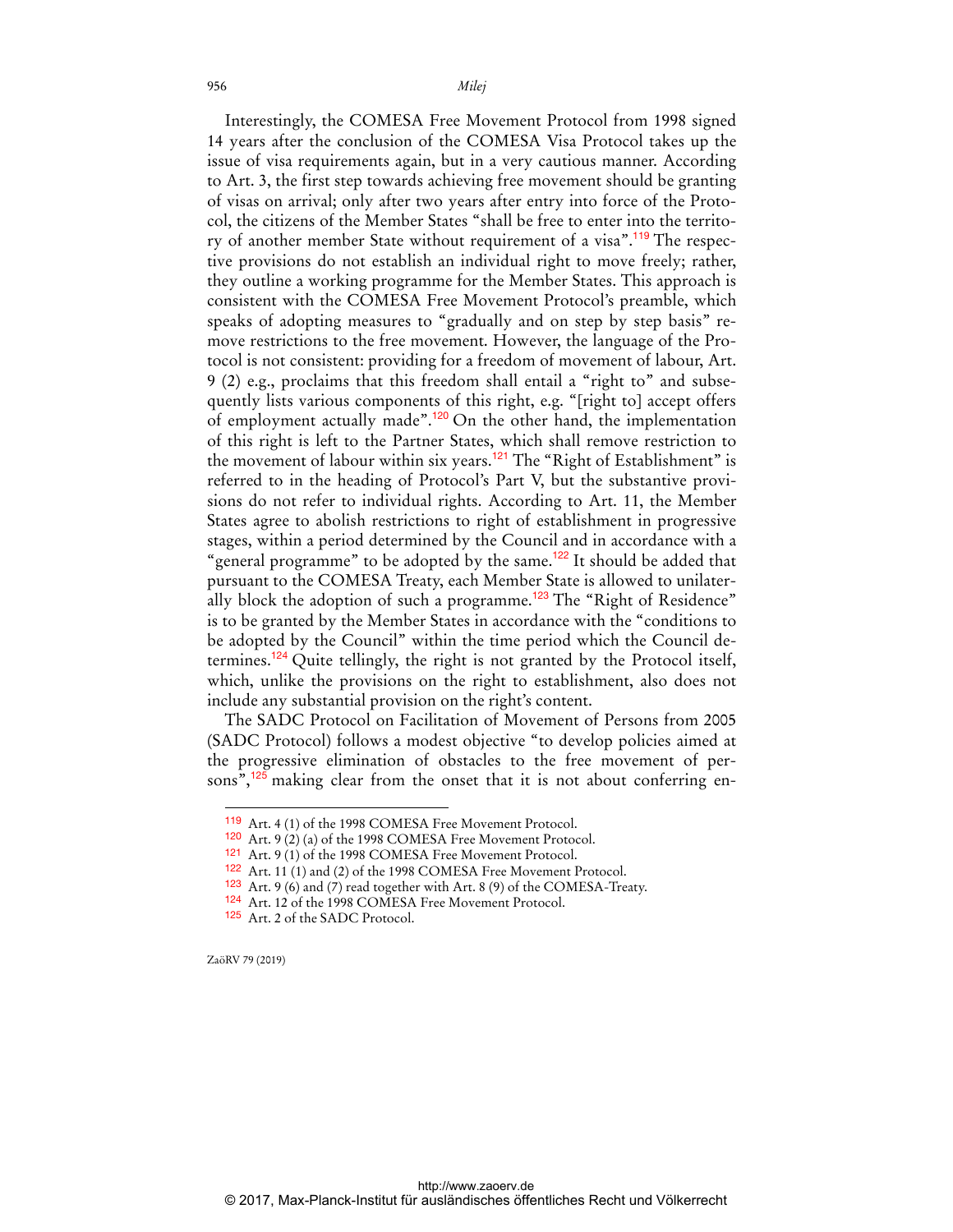forceable individual free movement rights. It is not yet in force.<sup>126</sup> The implementation is subject to a further agreement between the parties to the Protocol ("Implementation framework"), which has to be agreed to after nine SADC Member States have signed. Such an agreement is apparently not yet in place. The Protocol further clarifies that "entry, residence and establishment" – the terms "right to" or "freedom of" are carefully avoided throughout the Protocol text – are to be understood as "phases in the process of building the Community". The visa-free entry is provided for in Art. 14, but it is not unconditional; e.g. the entitled person must prove to have sufficient means of support for the duration of the visit.<sup>127</sup> In addition, the parties may apply by "a notice in writing and for good reason" for an exemption from Art. 14.<sup>128</sup> The permit regime is explicitly retained for the rights of residence <sup>129</sup> and establishment. <sup>130</sup> Evidently, the cross-border movement of people is subject to so many caveats, that one cannot speak of "movement rights" or "free movement" at all. This is a huge contrast to the original draft of the Protocol from 1995 whose objective was to "to confer, promote and protect (a) the right to enter freely and without a visa the territory of another Member State for a short visit; (b) the right to reside in the territory of another Member State; and (c) the right to establish oneself and work in the territory of another Member State".<sup>131</sup> The watering down of the free movement guarantees was a deliberate move prompted by the opposition to the rights approach by the Governments of the SADC Member States.<sup>132</sup>

The regulation of free movement in the various REC Treaties and Protocols may be summarised as reluctant at best, in particular when it comes to granting of enforceable rights to individuals. Promises to act are made, sometimes even prescribing deadlines, but without offering credible enforcement mechanisms. Those actually in place are limited to oversight by political bodies of which the member States' governments are in full control. No mechanisms for "upgrading common interest" or "parliamentary diplomacy", according to *Haas*, have been put in place. The Treaties include various exceptions and opt-outs without clear spelling of the substance of rights leading to the ideas of progressiveness and incrementalism with long

 $\overline{a}$ 

<sup>126</sup> For references see <www.sadc.int>.

 $127$  Art. 14 (2) (c) of the SADC Protocol.

<sup>128</sup> Art. 15 of the SADC Protocol.

<sup>129</sup> Art. 17 (1) of the SADC Protocol.

<sup>130</sup> Art. 19 of the SADC Protocol.

<sup>131</sup> Cited after *J. O. Oucho/J. Crush*, Evaluating South African Immigration Policy after Apartheid, Africa Today 48 (2001), 139 et seq. (144).

<sup>132</sup> For the history see *J. O. Oucho/J. Crush* (note 131), 149 et seq.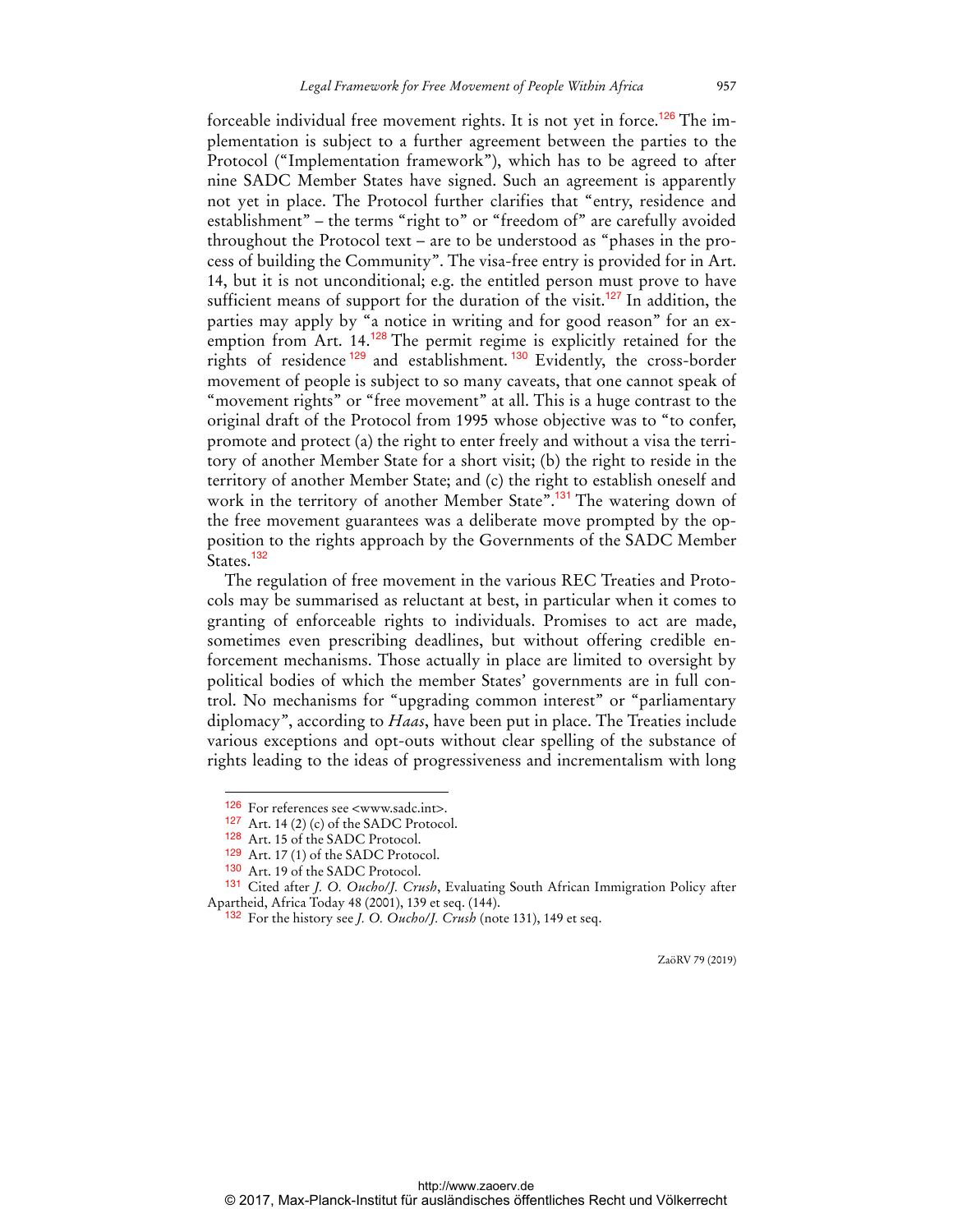958 *Milej*

transitional periods carrying the day. Consequently, the relevant instruments, despite using legal language, remain more of political declarations rather than legally binding commitments.

# **3. Regulation in the FMP, the Abuja Treaty and the African Convention on Human and Peoples' Rights**

An adoption of a Free Movement Protocol, which was effectuated in 2018 in Kigali, was envisaged in the 1991 Abuja Treaty Establishing the AEC. The Abuja Treaty forms a blueprint for the regional integration in Africa and also contains provisions for the free movement of people. It however takes rather a statist approach by looking at the free movement not as an individual right, as an entitlement or as an important element of personal freedom, but rather as an element of macro-economic planning. Moreover, it does not accord to the free movement any particularly prominent position.

Accordingly, Art. 4 (1) (b) of the Abuja Treaty sets the establishment of "a framework for the development, mobilisation and utilisation of the human and material resources of Africa in order to achieve a self-reliant development" as an objective of the Community and it is in the context of an effective use or deployment of human resources that the free movement of people is mentioned.<sup>133</sup> While Art. 42 (1) seems to proclaim a self-standing obligation to "adopt […] necessary measures to achieve progressively free movement" and to conclude a Protocol to this effect (Art. 42 (2)), Art. 71 (2) (e) of the Abuja Treaty links the free movement of people with "developing, planning and utilising" of human resources and even filling of "shortages of skilled manpower", revealing a bias towards the free movement of skilled professionals.

But as *Helfer* observes, the right to free movement is a hybrid right, which means that it can be found not only in the Treaties related to economic integration, but also in those concerning human rights.<sup>134</sup> Relevant provisions can also be found in the 1981 African Charter on Human and Peoples' Rights (AfChHPR) and the Abuja Treaty<sup>135</sup> as well as the EAC-

ZaöRV 79 (2019)

<sup>&</sup>lt;sup>133</sup> See Art. 4 (2) (i) and Art. 71. Measures listed in Art. 4 (2) are meant to promote the objectives listed in Art. 4 (1).

<sup>134</sup> *R. L. Helfer*, Subregional Courts in Africa: Litigating the Hybrid Right to Free Movement of Persons, I.CON 16 (2018), 235 et seq. (236).

 $135$  Art. 3 (g) of the Abuja Treaty (note 23).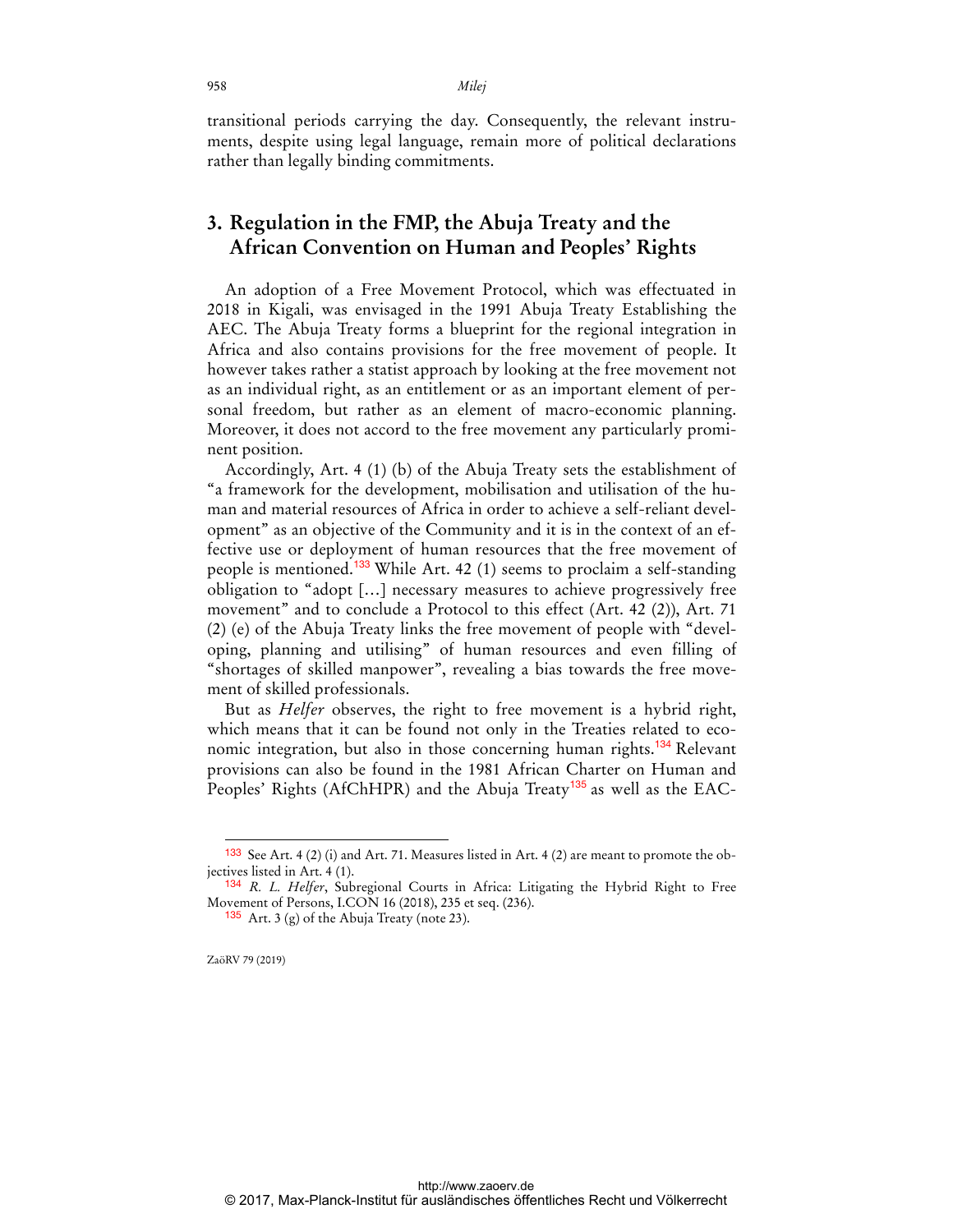Treaty,<sup>136</sup> as the latter two declare the recognition, promotion and protection of African Charter's human rights guarantees as a fundamental principle. Yet, the scope of the respective guarantee is quite limited: Art. 12 of the AfChHPR provides for a right to leave a country (including one's own country), to return to one's own country and to move freely and choose a place of residence within the country. Within this scope of application, the said right indeed proved useful in a number of cases.<sup>137</sup> One must still be aware though, that Art. 12 of the Charter does not confer a right to enter any country (other than one which an individual is a national of), let alone to establish a business in another country or to seek employment abroad.

The FMP itself generally repeats the regulatory patterns from the RECs and the EAC in particular. It is again about one Treaty – the Abuja Treaty – being implemented by another Treaty – the FMP. What is striking is the time span: a 27 year difference between the conclusion of the former and the conclusion of the latter. This is however understandable since, the regional integration and free movement of people should have first been pursued within the RECs,<sup>138</sup> pursuant to the integration blueprint of the Abuja Treaty.

The right of entry, free movement of workers, the rights of establishment and residence are unequivocally framed by the FMP as individual rights, and in so doing, the FMP goes beyond e.g. the SADC-Protocol guarantees.<sup>139</sup> Some of the regulations, if implemented, are very specific, relevant and helpful; e.g. according to Art. 11 of the FMP, entry to another Member State by vehicle will not be any longer conditional on obtaining a temporary import permit and (under certain conditions) payment of a road tax. The rights guaranteed by the FMP also go quite far; e.g. the free movement of workers as provided for in Art. 14 confers a right to seek and accept employment without discrimination. However, as in the case of the RECs – with exception of the EAC CMP as interpreted in the light of the EACJ *Kyahurwend*a judgement – none of these rights is self-executing. Quite similarly to the regulations in the RECs, the implementation shall be progres-

<sup>136</sup> Art. 6 (d) of the EAC-Treaty.

<sup>137</sup> *R. L. Helfer* (note 134), 241 et seq.

<sup>138</sup> See Art. 43 (1) of the Abuja Treaty (note 23). The Abuja Treaty does not explicitly prescribe that the free movement on the continental level may be pursued only after free movement at the regional level has been fully achieved. What is however required, is the strengthening of the RECs as the first integration stage. The free movement on a continental level is mentioned as an element of the fifth integration stage (see Art. 6 of the Abuja Treaty).

<sup>139</sup> It must be noted that the list of SADC Member States who are not among the FMP signatories is quite long including Botswana, Eswatini, Madagascar, Mauritius, Namibia, Seychelles, South Africa, and Zambia.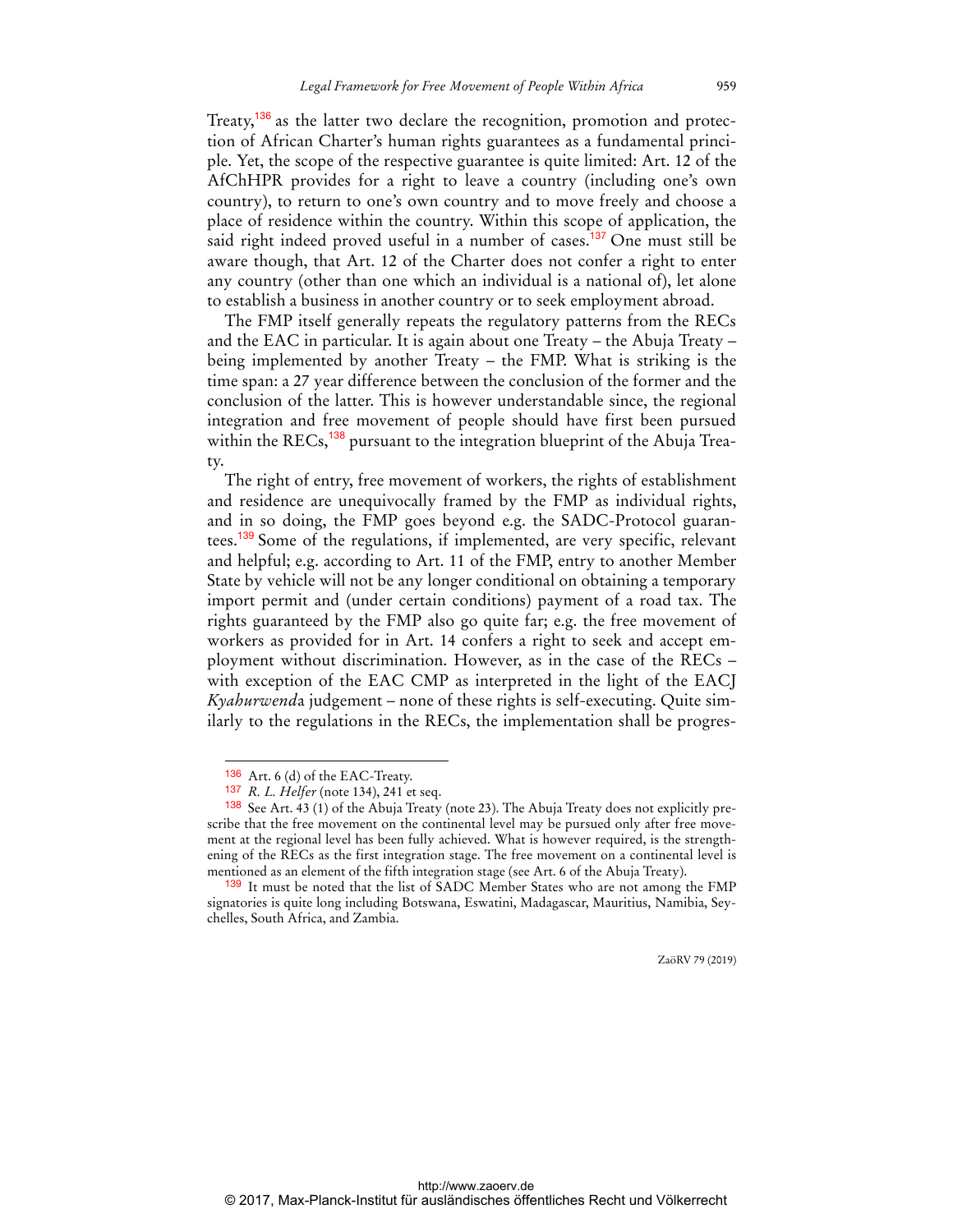sive and is broken down into three phases.<sup>140</sup> Art. 27 (1) vests the responsibility for implementation with the Member States, which, to this end, shall review their "laws, policies, agreements, immigration procedures and other procedures" <sup>141</sup> and adopt "necessary legislative and administrative measures".<sup>142</sup> The inter-governmental approach is underlined by the obligations to co-operate, coordinate, and harmonise laws and policies.<sup>143</sup> More specifically, the crucial questions of mutual recognition of qualifications<sup>144</sup> and portability of security benefits<sup>145</sup> are expressly left to further inter-state arrangements. The roles of RECs and the AU Organs are quite limited; their task is to monitor and evaluate implementation of the FMP; the RECs should act as "focal points" and should also "promote" the implementation.<sup>146</sup>

In a striking similarity to the EAC CMP, the gradual implementation of the FMP is subjected to an implementation plan annexed to the Protocol.<sup>147</sup> However, there is a crucial difference in the legal character of the obligations under the respective plans. Annex III to the EAC CMP on the free movement of workers explicitly states that implementation "shall be in accordance with the Schedule<sup>"148</sup> and the Schedule itself specifies what it terms as "implementation dates". With regard to the FMP, although Art. 5 (2) uses similar language ("shall be implemented"), the implementation plan itself, titled "implementation roadmap" speaks of "indicative dates" only. Moreover, it reaffirms the Member States' responsibility for the major implementation steps. Under these circumstances, there can be no direct effect of the FMP after the deadline is expired: first, the deadline is only "indicative" and second, the implementation is explicitly under the responsibility of the Member States. Consequently, the conditions for the direct effect, namely precision and unconditionality of the legal norm concerned, are not met. As argued in the previous sections, this is different in the case of the EAC CMP.

Another difference between the FMP Road Map and the annexes to EAC CMP is the content of the regulation. Whereas the latter contains specific technical regulations and an agreed list of professions for which the Partner

ZaöRV 79 (2019)

<sup>140</sup> Art. 5 of the FMP.

<sup>141</sup> Art. 27 (3) of the FMP.

<sup>142</sup> Art. 27 (2) of the FMP.

<sup>143</sup> Arts. 26 and 27 of the FMP.

<sup>144</sup> Art. 18 of the FMP.

<sup>145</sup> Art. 19 of the FMP.

<sup>146</sup> Arts. 28 and 29 of the FMP.

<sup>147</sup> Art. 5 (2) of the FMP.

<sup>148</sup> Regulation 15 of the Annex III to the EAC CMP.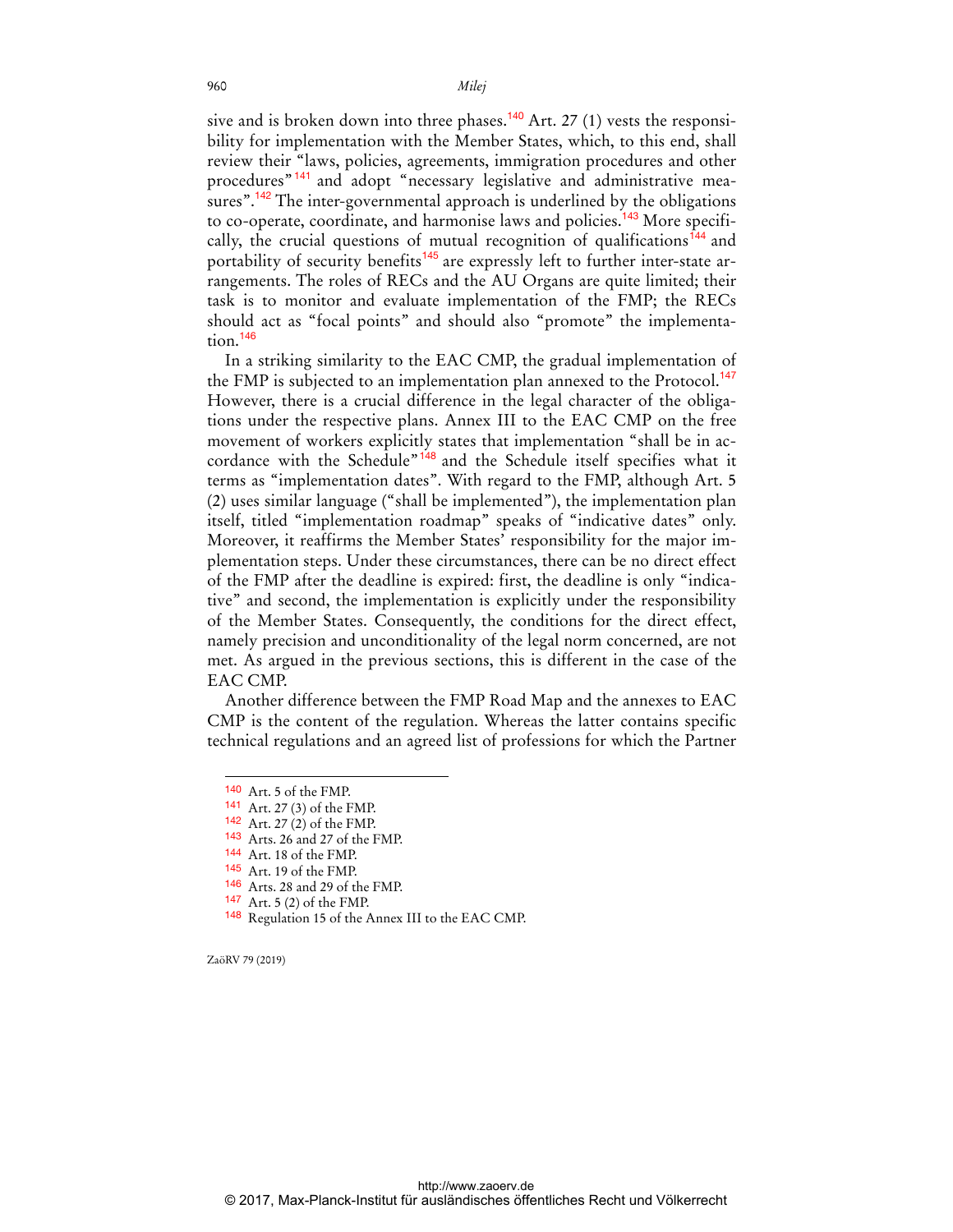States' labour markets shall be opened, the FMP Road Map lists legislative and administrative measures to be taken by the Parties; it is more of an action plan or a time-line for the progressive realisation of free movement, than a regulatory framework for the same. A common feature of both sets of regulation is the bias towards high-skilled workers, which is visible in the EAC CMP Annex III list of professions. Although the FMP itself does not reveal such bias, the statements made in the FMP Road Map suggest that the opening of the signatory states' markets will not accommodate all categories of workers, and those who will benefit from this opening will be mostly high-skilled professionals.<sup>149</sup> Insofar, there is more resemblance between the FMP and the free movement arrangements made within RECs other than the EAC.

The FMP pays some attention to the enforcement of the provisions, linking it with the African system for the protection of Human Rights. Alongside the general obligation imposed upon the Member States to provide for administrative and judicial remedies for individuals aggrieved by the denial of the FMP rights,<sup>150</sup> the FMP provides for a reference to the African Commission on Human and Peoples' Rights (AfComHPR) after the domestic remedies are exhausted.<sup>151</sup> The inter-states disputes are to be adjudicated by the yet to be operationalised African Court of Justice and Human Rights.<sup>152</sup>

As much as the remedy to the AfComHPR underscores the enforceable individual rights character of the FMP guarantees – once given effect by the Member States – the practical advantage to the affected individuals is still quite limited. This is due to the fact that the recommendations adopted by the AfComHPR are not legally binding; they are directed to the AU Assembly which is composed of the Heads of State and Government<sup>153</sup> and it

 $\overline{a}$ 

<sup>149</sup> According to the FMP Roadmap (section 13), the States are urged "to identify and assess existing categories of workers and skills within the African Union in accordance with the Migration Policy Framework for Africa" and "classify the priority of skills (skills gaps) and workers required by individual Member States and RECs".

<sup>150</sup> Art. 30 (1) of the FMP.

<sup>151</sup> Art. 20 (2) of the FMP.

<sup>152</sup> The planned African Court of Justice and Human Rights is going to be created through a merger of the existing African Court on Human and Peoples' Rights with the African Court of Justice envisaged in the AU Constitutive Act (see Arts. 5 (1) d and 18 of the Act), but never operationalised. At the time of writing, the 2008 Merger Protocol was not yet in force. According to the Status list available on the AU website <www.au.int>, only six states ratified it, while according to Art. 9 of the Protocol, for entry into force 15 ratifications are needed. Not in force was also the 2014 Malabo Protocol aimed at expanding the Court's jurisdiction; out of required 15 ratification instruments, not a single one was deposited as of early 2019.

 $153$  Art. 6 (1) of the AU Constitutive Act.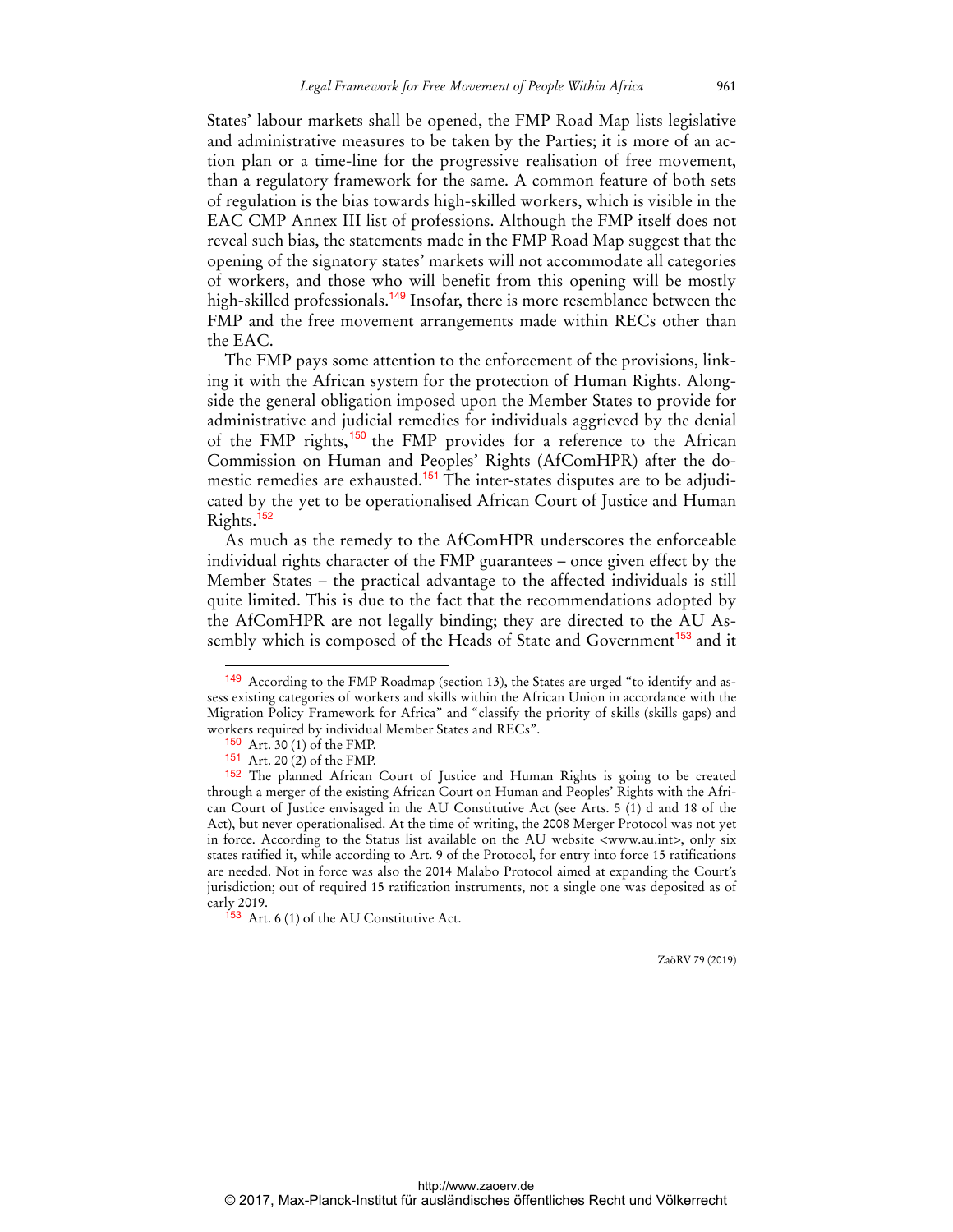is upon this organ to take necessary action.<sup>154</sup> The record of compliance with the Commission's recommendations is generally poor<sup>155</sup> and the AU Assembly has not always been supportive of the Commission's activities.<sup>156</sup>

Finally, the link with the AfChHPR includes also substantive elements, which contribute to the earlier mentioned "hybrid character" of the free movement rights in the FMP. Interestingly, the FMP preamble refers to the AfChHPR, "which guarantees the right of an individual to freedom of movement and residence." As already pointed out, this statement is not fully correct, as the Charter does not confer the right to be admitted to the territory of any state. Further reference to the Charter is made in Art. 4 of the FMP, which prohibits discrimination. This reference merely underscores the congruence with the Charter's anti-discrimination clause (Art. 2), as it also lists the proscribed grounds for discrimination. Art. 4 goes even further than the Charter prohibiting discrimination of individuals "entering" the territory of a Member State.<sup>157</sup> Also in this respect, it must be remembered that this prohibition is not self-executing, but subject to the implementation plan, which ultimately rests upon the goodwill of the Member States.

#### **IV. Free Movement in Practice**

# **1. Continental Trends**

Recent empirical research<sup>158</sup> suggests that the highest number of migrants still move within Africa,<sup>159</sup> although the patterns have started to change. While intra-African immigration remains the preferred option for nationals of poorer, land-locked countries, it is generally on the decrease, while the

<sup>154</sup> See Art. 58 of the African Charter on Human and Peoples' Rights.

<sup>155</sup> *M. Kiwinda Mbodenyi*, International Human Rights and Their Enforcement in Africa, 2011, 333.

<sup>156</sup> *M. Kiwinda Mbodenyi* (note 155), 417.

<sup>157</sup> Although the AfChHPR does not include limitations on the scope of its territorial applicability, it also does not explicitly impose an obligation prohibiting discrimination against individuals entering a territory of a Signatory State. The issue has not been addressed by the Charter organs, but it can become a subject of scrutiny, given the tendency to recognise the extraterritorial applicability of the AfChHPR, see *G. Pascale*, Extraterritorial Applicability of the African Charter on Human and Peoples' Rights, Diritti Umani e Diritto Internazionale 8 (2014), 644 et seq. (652).

<sup>158</sup> *M.-L. Flahaux/H. de Haas*, African Migration: Trends, Patterns, Drivers, Comparative Migration Studies 4 (2016), 1 et seq.

<sup>159</sup> *M.-L. Flahaux/H. de Haas* (note 158), 8; UNCTAD (note 10), 91; also *B. E. Whitaker* (note 20), 210.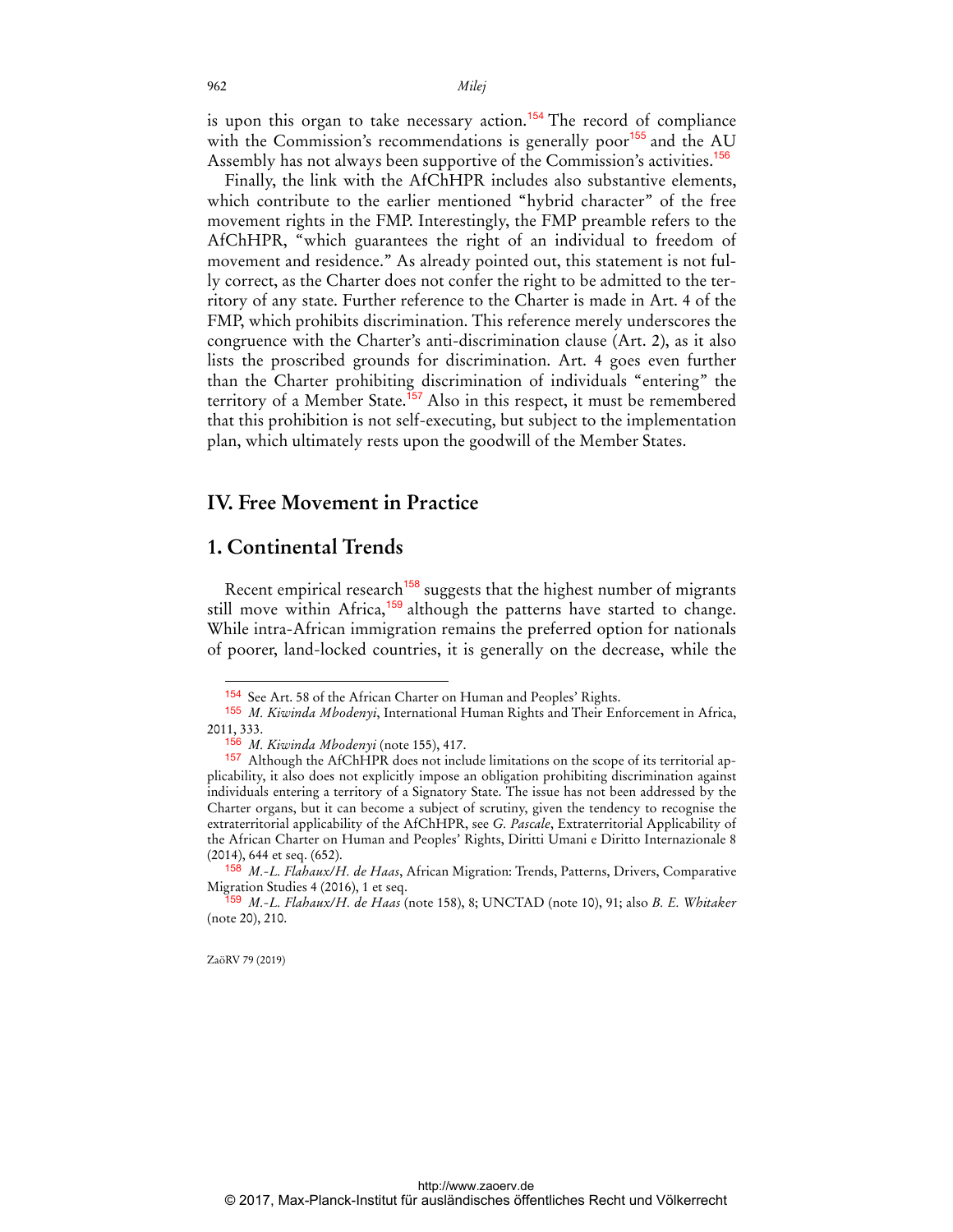number of Africans moving to countries outside of the continent keeps increasing.<sup>160</sup> Most Africans migrate for family, work, and study, whereas the conflict-related migration represents 14 % of international migrants in Africa; these proportions do not differ substantially from migration patterns within other world regions.<sup>161</sup>

The declining trend of intra-African migration is attributed to a generally hostile public discourse with regard to immigrants and high levels of visa restrictiveness.<sup>162</sup> In the present context, it is particularly noteworthy that there has been no decrease in overall visa restrictiveness for nationals of other African countries.<sup>163</sup> This is despite the on-going regional integration processes and the various legal instruments adopted to facilitate intra-African movement of people. As one study for the years 1973-2013 observes:

"Perhaps surprising, Africa turns out to be the continent with the highest levels of inbound visa restrictiveness, which has been particularly increasing in West, East, and Central Africa."<sup>164</sup>

#### And further:

 $\overline{a}$ 

"Africa and Asia appear to be the most restrictive regions in the world with regard to the restrictions they impose on travellers from other world regions as well as from their own regions."<sup>165</sup>

The above-mentioned hostile political discourse involves not only xenophobia, whose outbreak in the Republic of South Africa was widely reported,<sup>166</sup> but also the tendency of governments to portray immigrants as a threat, emphasising the security concerns<sup>167</sup> while concealing the positive

<sup>160</sup> *M.-L. Flahaux/H. de Haas* (note 158), 8. The 2015 African Union Report on Labour Migration in Africa, available at <https://au.int>, statistics showed that migration within the group of Labour Migrants between 2008 and 2014 remained more or less constant (32).

<sup>161</sup> *M.-L. Flahaux/H. de Haas* (note 158), 2 et seq.

<sup>162</sup> *M.-L. Flahaux/H. de Haas* (note 158), 9; *B. E. Whitaker* (note 20), 211, see also "The EastAfrican" 9th December 2018.

<sup>163</sup> *M.-L. Flahaux/H. de Haas* (note 158), 18.

<sup>164</sup> *M. Czaika/H. de Haas/M. Villares-Valera*, The Global Evolution of Travel Visa Regimes, Population and Development Review 44 (2018), 589 et seq. (602).

<sup>165</sup> *M. Czaika/H. de Haas/M. Villares-Valera* (note 164), 607. The authors of the study describe the levels of inbound visa restrictiveness in Africa as "extremely high". For intra-African mobility nearly 80 % of all visa corridors (dyads) are visa-restricted.

<sup>166</sup> For a scholarly analysis see *N. Trimikliniotis/S. N. Gordon/B. Zondo*, Globalisation and Migrant Labour in a "Rainbow Nation": A Fortress South Africa, Third World Quarterly 29 (2008), 1323 et seq.

<sup>167</sup> *M.-L. Flahaux/H. de Haas* (note 158), 6; *S. Nita* (note 10), 21.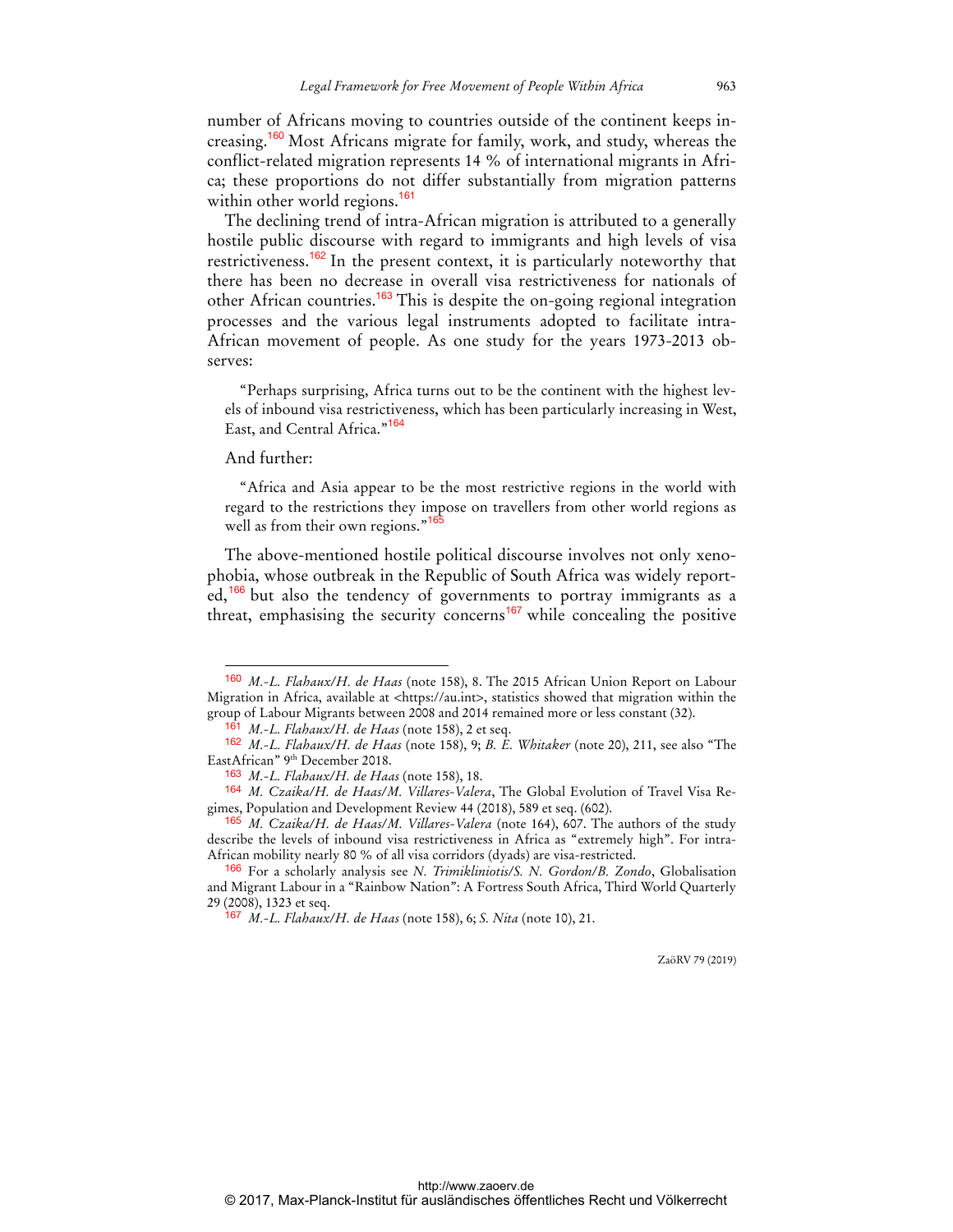impact, which migrants can have on the host state's economy and society. As *Trimikliniotis*, *Gordon* and *Zondo* observe:

"The ideology of free movement and a 'borderless continent' remains wishful thinking: the postcolonial states perceived 'economic emancipation' as a national cause premised on ideas of 'developmentalism', and not as a whole continentwide project." <sup>168</sup>

## **2. EAC**

According to a recent study titled "Free and Safe Movement in East Africa",<sup>169</sup> focusing on Kenya, Rwanda, Tanzania, and Uganda,<sup>170</sup> the levels of commitment to the free movement vary; while Rwanda and Uganda are credited for openness towards migrants, Kenya and Tanzania are reported to have restrictive policies in place, in the latter case even hostile.<sup>171</sup> Yet, the general conclusion is not encouraging, as the report identifies a number of "persistent challenges" to free movement.<sup>172</sup> What the report further points out is, among others, unaffordable costs of work permits – as noted earlier only Kenya and Rwanda scrapped the work permit fees for EAC-citizens – combined with lengthy and cumbersome processing of applications,<sup>173</sup> lack of reliable statistical data on migration, lack of knowledge of relevant stakeholders with regard to migrants' rights, inhospitable public discourse about migration (e.g. "migrants are stealing our jobs") $174$  and also "restrictive and hostile frameworks" aimed at penalising refugees and irregular migrants,<sup>175</sup> which lack incentives to move to another state, such as portability of social security benefits. <sup>176</sup> African migrants, especially lower-skilled migrants who, according to the report, commonly assume that it is impossible to ob-

ZaöRV 79 (2019)

<sup>168</sup> *N. Trimikliniotis/S. N. Gordon/B. Zondo* (note 166), 1336. As suggested earlier, the nationalistic ideologies are not uncommon. One may here also mention the idea of "Ivoirité", see *V. Dodoo/W. Donkoh* (note 12), 163.

<sup>169</sup> African Centre for Migration and Society, University of Witwatersrand, and Samuel Hall. "Free and Safe Movement in East Africa. Research to Promote People's Safe and Unencumbered Movement across International Borders", Open Societies Foundations, 2018 (EAC Migration Report).

<sup>&</sup>lt;sup>170</sup> Yet the primary focus of the study was on Kenya and Tanzania, EAC Migration Report (note 169), viii.

<sup>&</sup>lt;sup>171</sup> EAC Migration Report (note 169), 28 et seq.

<sup>172</sup> EAC Migration Report (note 169), 5.

<sup>173</sup> EAC Migration Report (note 169), 12 et seq.

<sup>174</sup> EAC Migration Report (note 169), 16.

<sup>175</sup> EAC Migration Report (note 169), 17.

<sup>176</sup> EAC Migration Report (note 169), 20.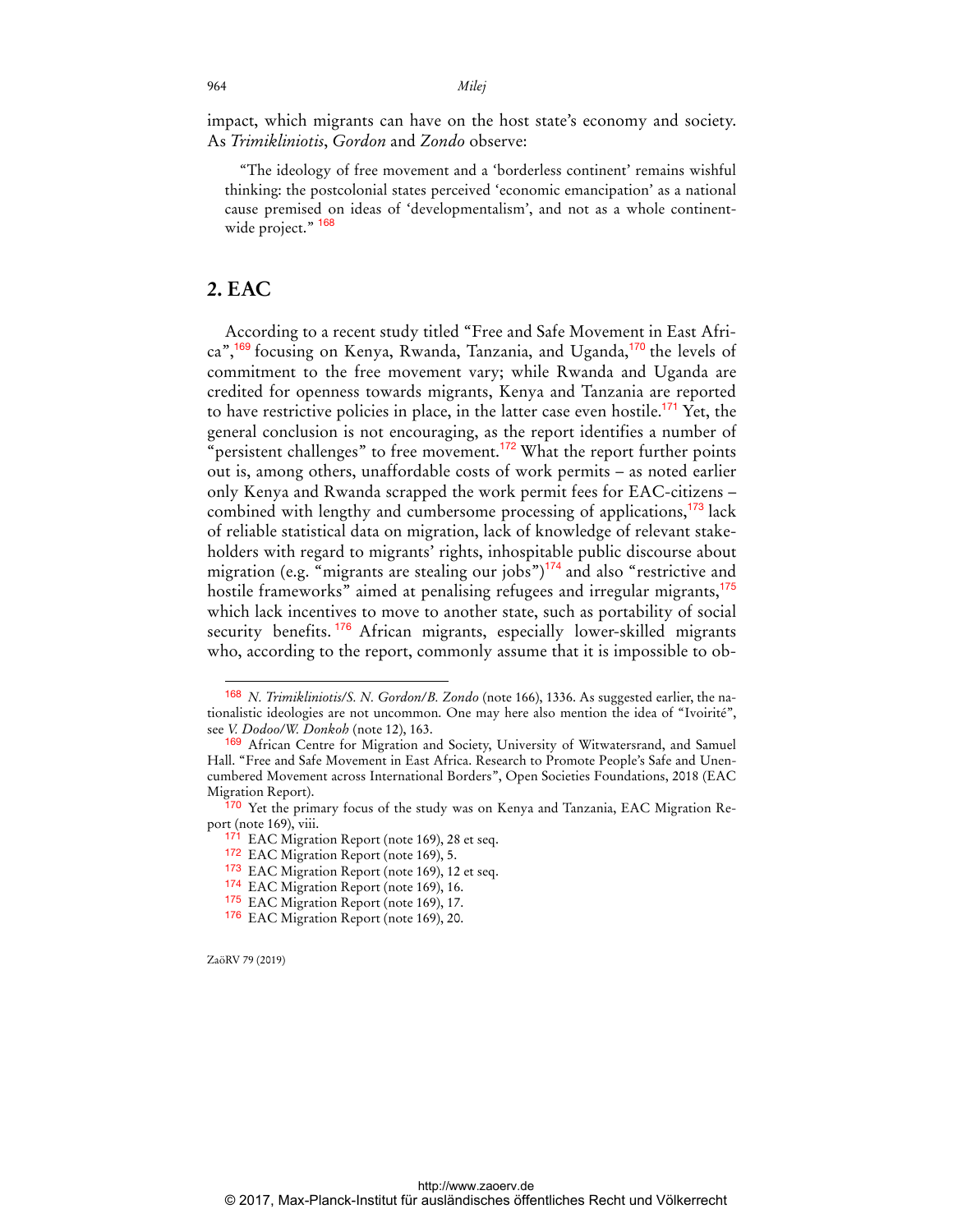tain a work permit<sup>177</sup> are adversely affected by this approach. Accordingly, out of 1227 "illegal immigrants" deported from Kenya in 2018 in the wake of what Kenyan media refer to as "war on illegal immigrants",<sup>178</sup> the overwhelming majority were African migrants.<sup>179</sup> The top three nationalities on the list of expulsions were Tanzanians (217 persons), Ethiopians (210) and Ugandans (158), which means that the list is topped by EAC-citizens. Similarly, another "crackdown" going on in Tanzania since 2013 entailed massive expulsions of teachers from Kenya and Uganda.<sup>180</sup> The teachers were not the only group affected; the crackdown was intensified in 2016 with the operation "Timua Wageni" driven by the Tanzanian President himself.<sup>181</sup> In 2017, violent protests against expulsions of Kenyans from Tanzania took place at the Namanga border post.<sup>182</sup>

All cited reports say a lot about the state of free movement within the EAC, but not necessarily about the implementation of the EAC CMP whose personal scope of application is, as said, quite limited. It can however be assumed that individuals covered by the CMP's labour market opening are also negatively affected, since the work permit requirement is also applicable to them and – save for Kenya and Rwanda – the work permit fees were not scrapped.<sup>183</sup> If not covered by the CMP, the described difficulties of obtaining work permits – whether real or imagined<sup>184</sup> – discourage the EAC-nationals from moving to another EAC Partner State and/or could push them to go undocumented thereby exposing them to the risk of being victims of "crackdowns".

 $\overline{a}$ 

<sup>&</sup>lt;sup>177</sup> EAC Migration Report (note 169), 18.

<sup>178</sup> See for example the popular "Nairobi News" website report of 27.8.2018, <https://nairobinews.nation.co.ke> which informs *inter alia* on the toll free hotline for reporting illegal immigrants. The essence of the operation was re-registration of all work permit holders in the country and subsequent crack down on those, who failed to re-register.

<sup>&</sup>lt;sup>179</sup> "The Standard" (Nairobi), 26.10.2018.

<sup>180</sup> "The Observer" (Kampala), 21.3.2018, also "Daily Nation" (Nairobi), 13.9.2013, "The EastAfrican" (Nairobi) 13.2.2016. The report by "The EastAfrican" estimated the number of teachers deported by February 2016 at 5,500.

<sup>181</sup> See "The Star" (Nairobi), 16.01.2016.

<sup>182</sup> "The Star" (Nairobi), 27.3.2017.

<sup>183</sup> An example of a high skilled professional who after lengthy processing was eventually denied a work permit in Tanzania is a Kenyan national, Ms *Sylvia Mulinge*, who had been appointed CEO by Vodacom, which is Tanzania's Largest Telecom Company. See "Daily Nation" (Nairobi), 28.9.2018.

<sup>184</sup> *Balassa* points out that potential migrants tend to overestimate the costs of migration, hence the need for positive state action to compensate these costs and make the migration attractive. According to *Balassa* "[l]ack of sufficient knowledge on the possibilities of assimilation, on cultural and social facilities, uncertainty about job security, etc., all contribute to this result. Irrational motives, such as national, religious, and racial prejudices, the 'propensity to stick to the birth place,' pull in the same direction". *B. Balassa* (note 6), 87.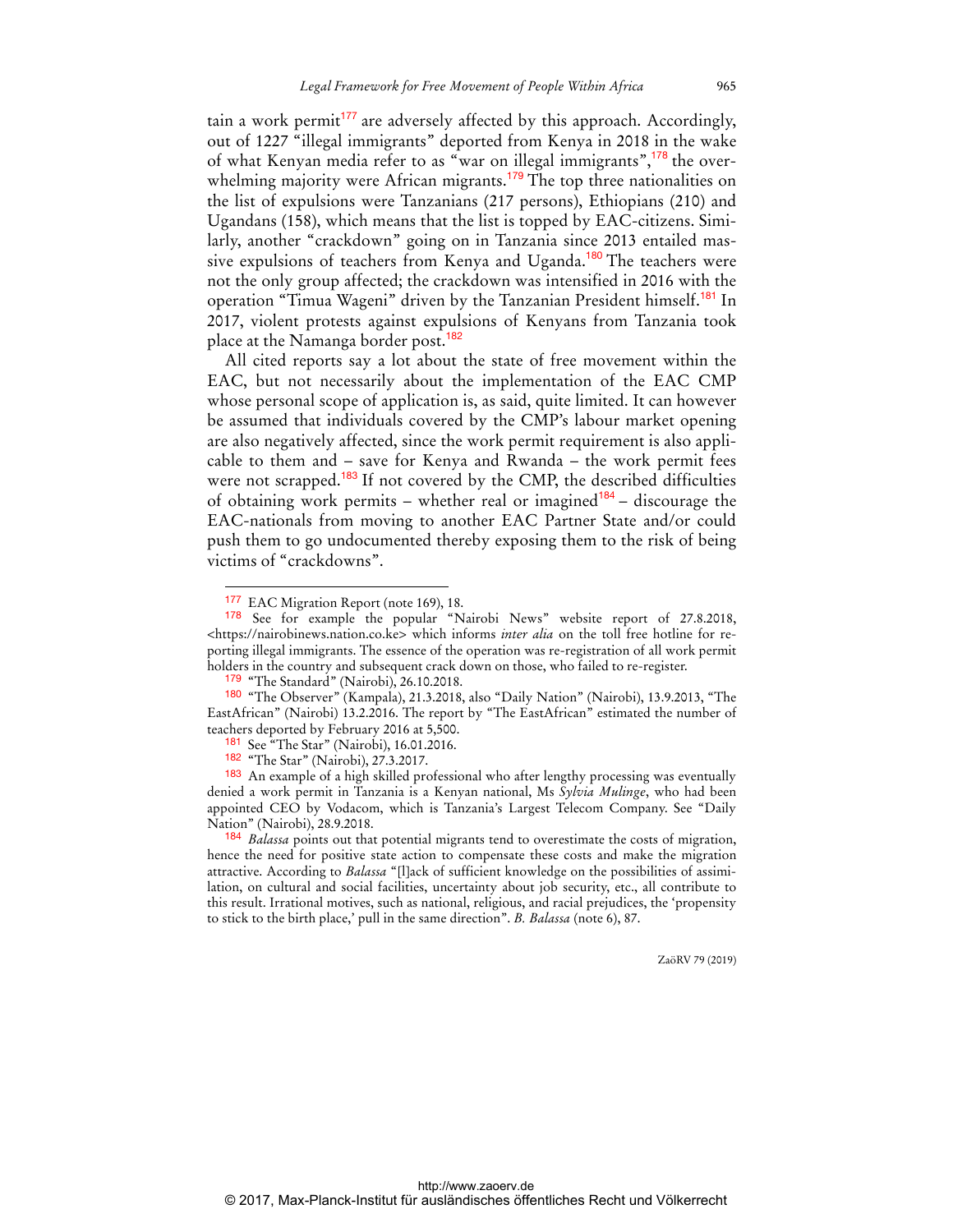On the positive side, the 2018 UNCTAD report cites the increase in labour mobility between Kenya and Rwanda attributing it precisely to the abolishment of the work permit fees by those two countries.<sup>185</sup> Most notably, Rwanda's policies aimed at attracting investment from other EAC Partner States generated growth and employment for domestic and migrant workers, in particular professionals from Kenya.<sup>186</sup> The labour migration potential could be increased with better portability of professional qualifications. And some progress has been made in this regard with the conclusion of Mutual Recognition Agreements (MRAs).<sup>187</sup> According to the information of the EAC Secretariat, MRAs are already in place for accountants, architects, engineers and veterinarians, further MRAs being in the pipeline.<sup>188</sup>

Some substantial progress in the free movement of people within the EAC has been made with regard to the free movement of persons outside the scope of labour migration; visa requirements have been scrapped and the citizens of Kenya, Rwanda, and Uganda do not even require a passport, as they are allowed to move within those three states with a national ID card. Moreover, there is EACJ case-law in strong support of the free movement of persons (which is yet distinct from the free movement of labour). But even these gains are quite fragile, as a political conflict, which erupted between Rwanda and Uganda in early 2019 led to restrictions of the crossborder movement between those two countries.<sup>189</sup>

The leading case is *Samuel Mukira Mohochi v. The Attorney General of the Republic of Uganda*. This case was about the denial of entry to Uganda for a Partner of a delegation (the applicant) of a Kenyan non-governmental organisation (NGO) scheduled to meet the Chief Justice of Uganda. The applicant claimed to have been arrested and detained by the airport immigration authorities and later deported back to the Republic of Kenya as an illegal immigrant. The court pointed out that Uganda's sovereign rights to deny entry to unwanted citizens of other EAC Partner States have been limited by the EAC provisions on the free movement $190 -$  the EACJ cited Art. 104 of the EAC-Treaty, Art. 7 of the CMP and the respective regula-

ZaöRV 79 (2019)

<sup>185</sup> UNCTAD (note 10), 79 et seq.

<sup>186</sup> UNCTAD (note 10).

<sup>187</sup> UNCTAD (note 10).

<sup>188</sup> EAC HQ Press release from 17.7.2018, available at <www.eac.int>.

<sup>189</sup> See "The EastAfrican" (Nairobi), 2.3.2019.

<sup>190</sup> *Samuel Mukira Mohochi v. The Attorney General of the Republic of Uganda* (note 87), paras. 49-50 and 52-53.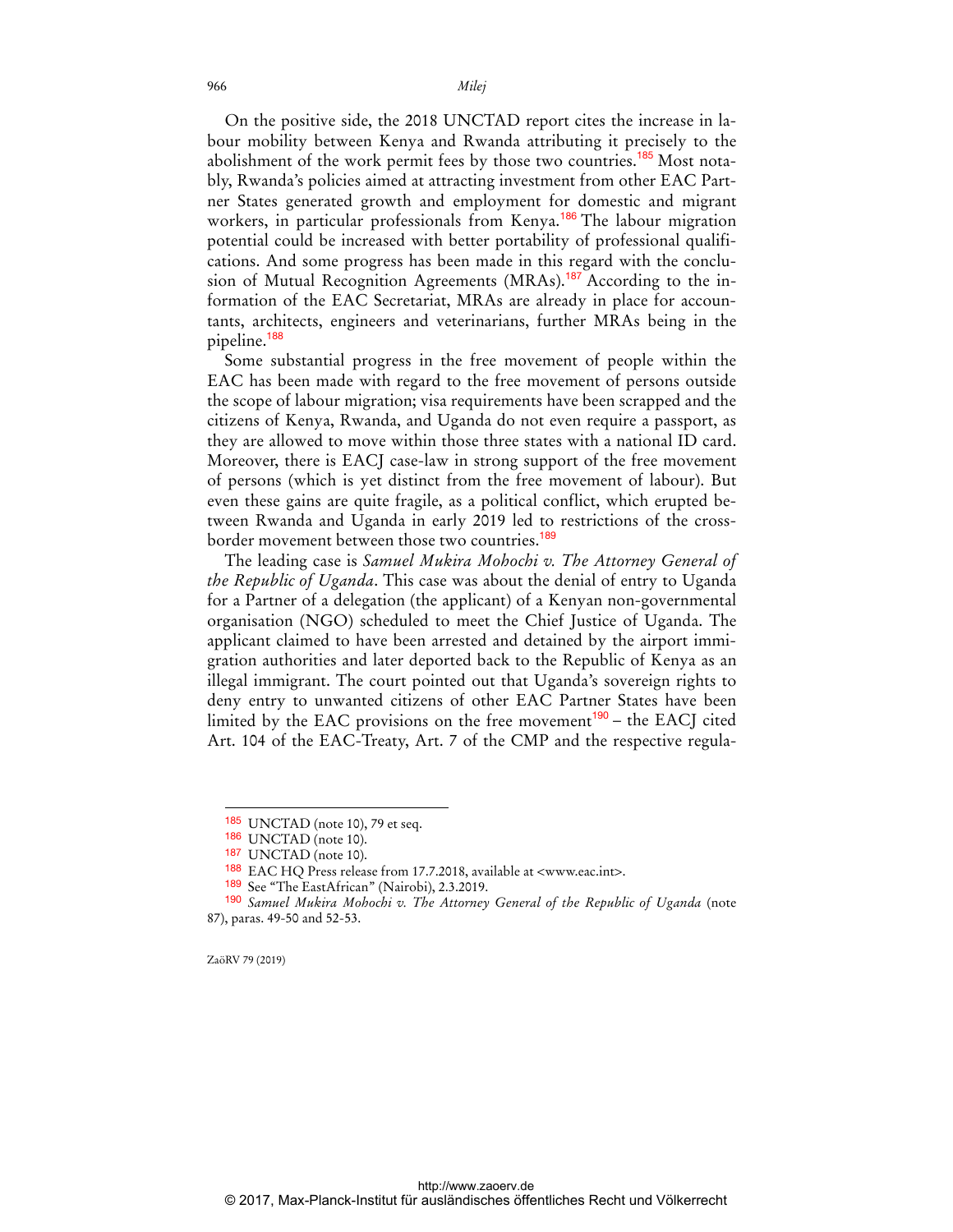tions.<sup>191</sup> Further, referring to the Ugandan Domesticating Act conferring upon the EAC-Treaty the force law (as required by the same), the EACJ stated that the relevant sections of Ugandan immigration legislation must be read together with the Treaty guarantees and are not applicable to the nationals or the EAC-Partner states as far as they contravene the EAC-law, which includes the EAC-Treaty with its Protocols and Annexes.<sup>192</sup> In declaring the Ugandan immigration authorities' action unlawful and the relevant sections of the Ugandan immigration legislation inoperative with regard to EAC nationals, the EACJ affirmed the enforceable and directly effective character of the free movement guarantee in Art. 7 CMP.

# **3. Other RECs**

Comparing the state of free movement rights within the EAC with the same on the continental level would not be appropriate, since the CMP has already been in operation for quite some time, while the FMP has just been signed. But as noted already, the very high levels of intra-African visarestrictiveness are a clear indication of the work that still needs to be done.

There are some definitely positive developments, as in the case of unilateral decisions made by some states (Ethiopia, Kenya and Rwanda) to grant visas on arrival for holders of African passports.<sup>193</sup> Some progress has been made with regard to visa-free movement within the RECs.<sup>194</sup> Apart from the EAC, visa restrictions have been significantly reduced within ECOWAS.<sup>195</sup>

However, even the visa-free movement *within* RECs is by no means a rule. For example, within SADC, visa is required for the SADC citizens wishing to enter Angola, Democratic Republic of the Congo (DRC), and Madagascar.<sup>196</sup> Quite telling is also the fate of the 1984 COMESA Visa Protocol which was already discussed. Although this instrument was concluded 34 years ago and promised a visa-free entry for all nationals of the Con-

 $\overline{a}$ 

<sup>191</sup> *Samuel Mukira Mohochi v. The Attorney General of the Republic of Uganda* (note 87), para. 43.

<sup>192</sup> *Samuel Mukira Mohochi v. The Attorney General of the Republic of Uganda* (note 87), paras. 122-123.

<sup>93</sup> For Kenya see "The EastAfrican" (Nairobi) 13.11.2017; for Ethiopia: "The EastAfrican" (Nairobi) 4.11.2018, for Rwanda: "The EastAfrican" (Nairobi) 17.11.2017, Rwanda's visa on arrival policy applies also to Non-Africans.

<sup>194</sup> See *S. Nita* (note 10), 19.

<sup>195</sup> *M. Czaika/H. de Haas/M. Villares-Valera* (note 164), 613.

<sup>196</sup> See UNECA, <https://www.uneca.org>.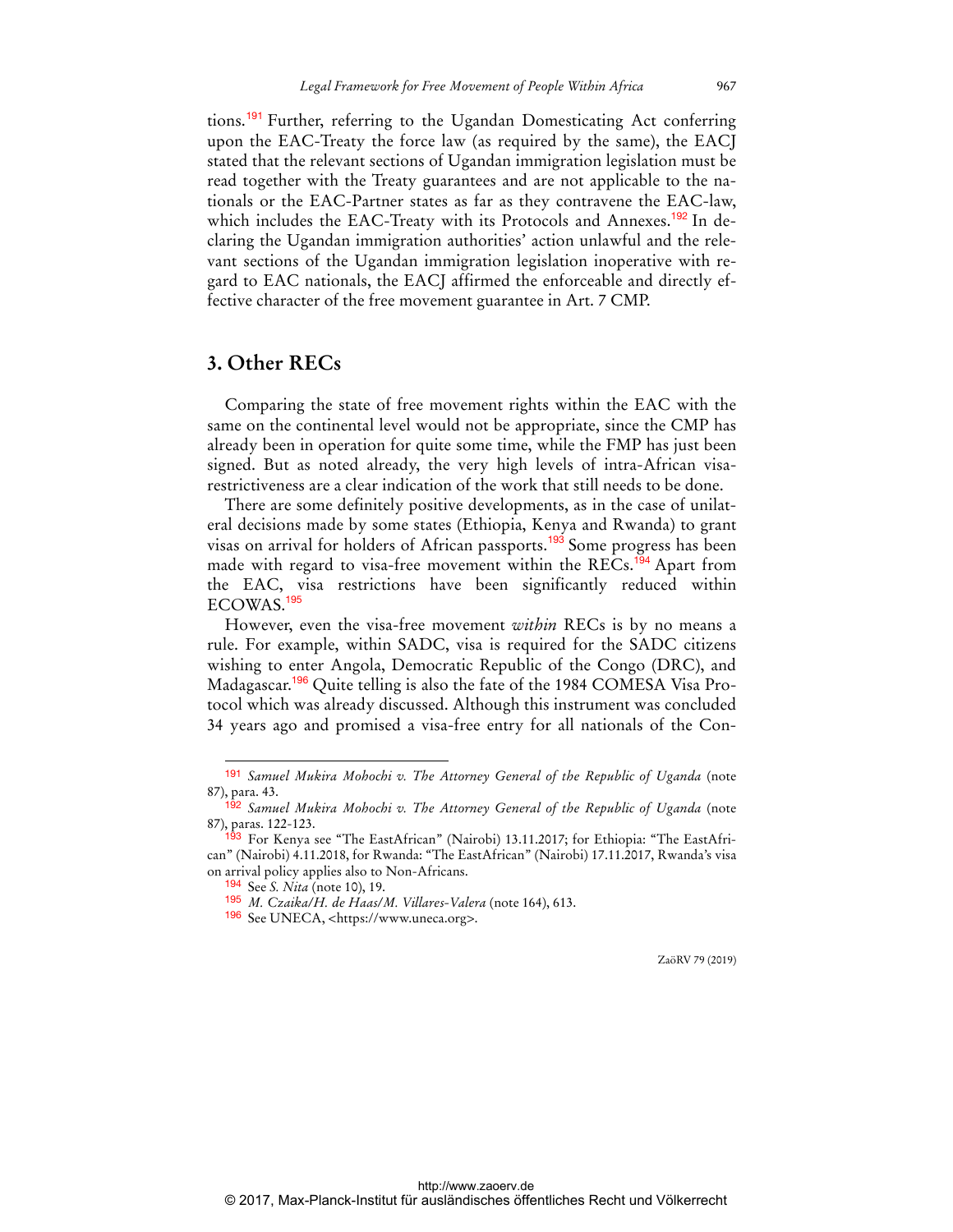tracting Parties within eight years, the COMESA Business Council was still campaigning for the free movement of business people (not to mention other groups of COMESA citizens) and complaining about the high visa fees "being a high cost to business, and an impediment to intra-regional and cross border trade" as late as in 2012.<sup>197</sup> The Council concluded that "the level of political commitment in member states to address the implications of Visa requirements on regional integration is in word but not in action".<sup>198</sup> What has happened, therefore, is the replacement – instead of implementation – of treaty commitments from 1984 with other commitments, meaning the 1998 COMESA Free Movement Protocol, which are more farreaching, but equally weakly implemented.

With regard to the labour migration, it is the EAC which is specially credited for the progress it has made, even despite all the challenges described above.<sup>199</sup> Apart from the EAC, the progress on implementation of the labour mobility agendas has been slower,<sup>200</sup> as issues with the visa restrictiveness may already suggest. And where such progress has been made, it is limited to highly skilled professionals.<sup>201</sup> The kind of "crackdowns" on "illegal immigrants", which occurred in the EAC states were also engineered in other regions, e.g. in 2018, Angola started a big scale violencemarred operation against migrants from the DRC;<sup>202</sup> yet both countries are members of SADC. On the other hand, it has been observed that in the actual stock of migrants within the RECs has been on the increase, in particular between 2000 and 2010.<sup>203</sup>

## **V. Conclusion**

 $\overline{a}$ 

The examined migration regimes in Africa limit the legal labour migration to a small number of potential migrants and do little to make relocation attractive. The EAC's regime is more conducive towards free movement

<sup>197</sup> COMESA Business Council (CBC), Brief – COMESA Business Council Position. Addressing the following NTB; facilitation of movement of business persons in the region and elimination of visa requirements, no date indication, available at <www. comesabusinesscouncil.org>, para. 157.

<sup>198</sup> COMESA Business Council (note 197), para. 150.

<sup>199</sup> UNCTAD (note 10), 56 et seq.

<sup>200</sup> UNCTAD (note 10), 56; *S. Nita* (note 10), 23.

<sup>201</sup> UNCTAD (note 10), 56.

<sup>202</sup> See the Office of the High Commissioner for Human Rights (OHCHR) Statement from 26.10.2018 "Mass expulsions from Angola have put thousands of Congolese at risk in DRC", available at <www.ohchr.org>.

<sup>203</sup> UNCTAD (note 10), 56.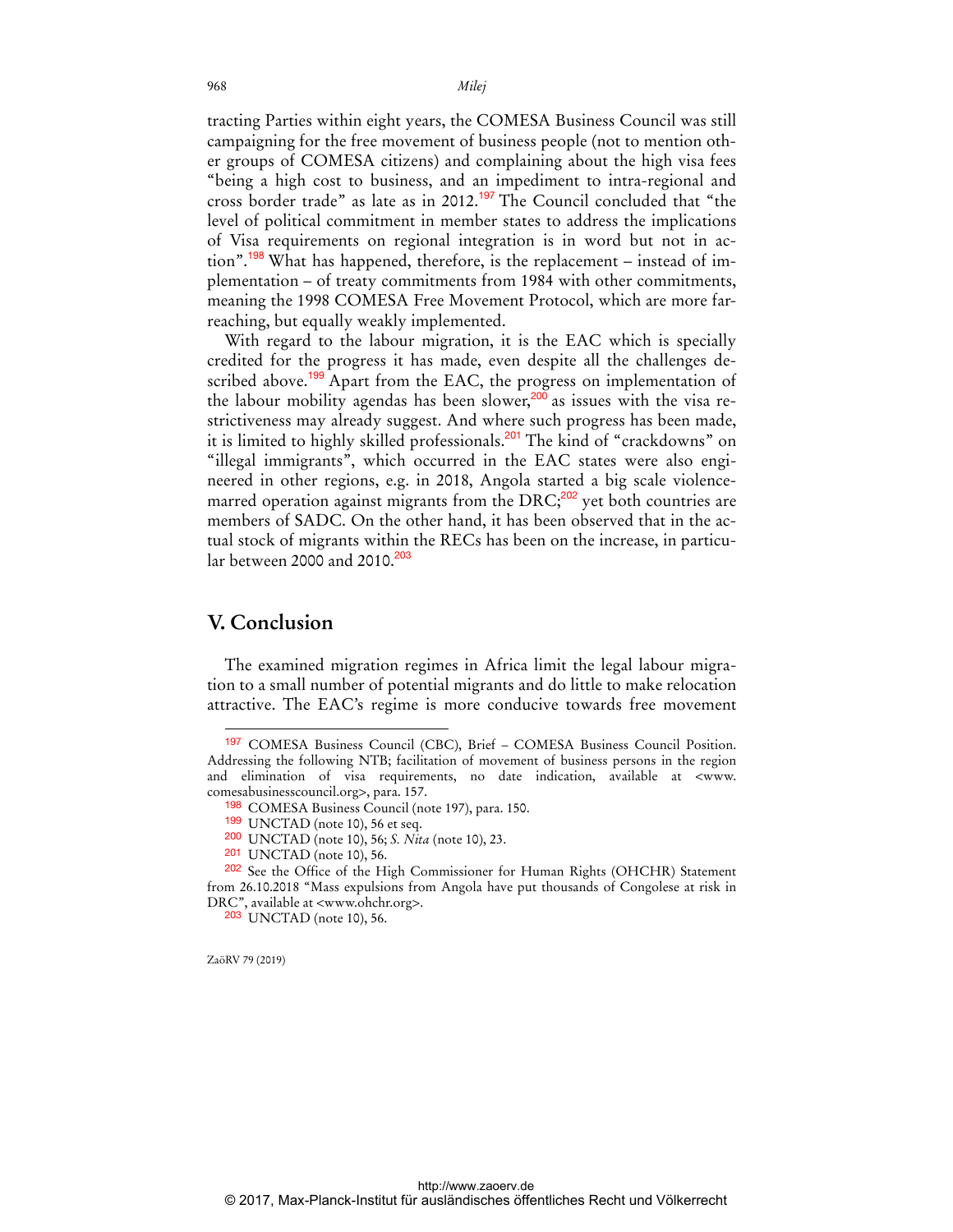than similar regimes in other RECs – especially given the enforceability of the EAC CMP guarantees – but the challenges it faces, like work permit regimes, high fees, and red tape are a common feature of the RECs. A network of MRAs on the governmental level, still by no means covering all sectors, seems to be a unique EAC achievement. It should also not be forgotten that the competition for high-skilled labour is not only intra-African, but also global. For example, Kenya competes for highly trained specialists not only with Uganda, but also e.g. with New Zealand.<sup>204</sup> The analysed legal frameworks do not adequately respond to the benefits which intra-African migration outside of the high-skills sector may bring. And in this regard the EAC CMP is not different.

The current political climate does not promote free movement; despite the lofty proclamations and promises, the real life situations of the migrants or potential migrants tell a different story. The progress on facilitating free movement is unsurprisingly modest, given the minimum common denominator method used to advance the same. If a migrant wants to establish her rights in a court, there will be not much left from the spirit of Pan-Africanism, as the same is not translated into enforceable individual entitlements or innovative and inclusive approaches to integration. A comparison of the modest progress made insofar with regard to the free movement with the complexity of the international regulatory framework reveals inflation of announcements, worse still, of legally binding announcements, which eventually might undermine the already fragile confidence in the international rule of law. Pan-Africanism is not much more than a myth (in a positive sense) which can make people more receptive to the "historicalcultural arguments of mythmakers" and thus facilitate the advocacy for the regional integration,<sup>205</sup> but which fails to generate a meaningful compliance pull. It would have been different, if Pan-Africanism, instead of taking the "territorial turn", had created some sort of a "*Nkrumahnian*" polity with supranational institutions, which would facilitate robust instruments advancing free movement and oversee their implementation. Using *Haas'* terminology, Pan-Africanism would then speak to an integration based on the upgrading of common interest (in the free movement), rather than the minimum common denominator, which is even not high enough to prompt the governments to implement what they agreed upon. Instead of repeatedly laying out *Balassa*-styled integration schemes, more emphasis should have

<sup>204</sup> See the website of Immigration New Zealand, <https://www.immigration.govt.nz>.

<sup>205</sup> See *E. B. Haas* (note 35), 367. Interestingly, *Haas* made those observations with regard to the European experience of two world wars noting that this specificity of European experience would be unlikely to occur elsewhere.